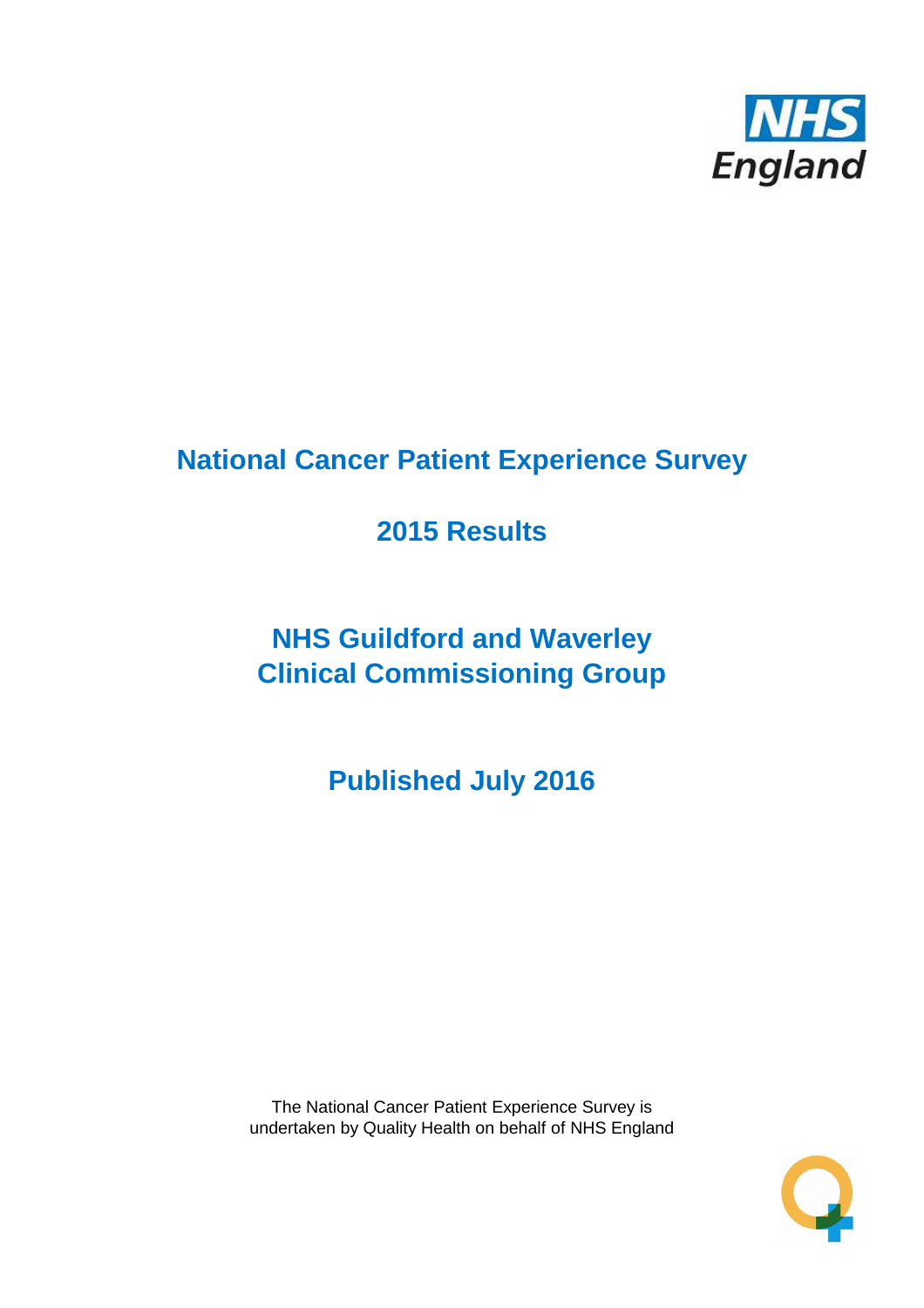#### **Introduction**

The National Cancer Patient Experience Survey 2015 is the fifth iteration of the survey first undertaken in 2010. It has been designed to monitor national progress on cancer care; to provide information to drive local quality improvements; to assist commissioners and providers of cancer care; and to inform the work of the various charities and stakeholder groups supporting cancer patients.

The survey was overseen by a national Cancer Patient Experience Advisory Group. This Advisory Group set the principles and objectives of the survey programme and guided questionnaire development.

The survey was commissioned and managed by NHS England. The survey provider, Quality Health, is responsible for designing, running and analysing the survey.

Full national results and other reports are available at www.ncpes.co.uk

Further details on the survey methodology and changes to the 2015 survey can be found in the Annex. Note that a number of significant changes were made to the 2015 survey so caution should be taken in directly comparing data from the 2015 survey to the findings of the previous CPES surveys. No comparisons with previous surveys are presented in this report.

#### **This report**

The report shows how this CCG scored for each question in the survey, compared with national results. It is aimed at helping individual CCGs to understand their performance and identify areas for local improvement.

Note that responses for questions with 1-20 respondents have been suppressed. This is to protect patient confidentiality and because uncertainty around the result is too great.

#### **Data tables**

The data tables presented in this report show the following for each question:

- **Column 1** shows the number of respondents to this question
- **Column 2** shows the unadjusted 2015 score for this CCG
- **Column 3** shows the case-mix adjusted 2015 score for this CCG
- **Column 4** shows the lower limit of the expected range of scores for this CCG (the top of the pale blue section on the Comparability chart - see below)
- **Column 5** shows the upper limit of the expected range of scores for this CCG (the bottom of the dark blue section on the Comparability chart - see below)
- **Column 6** shows the National Average score for this question.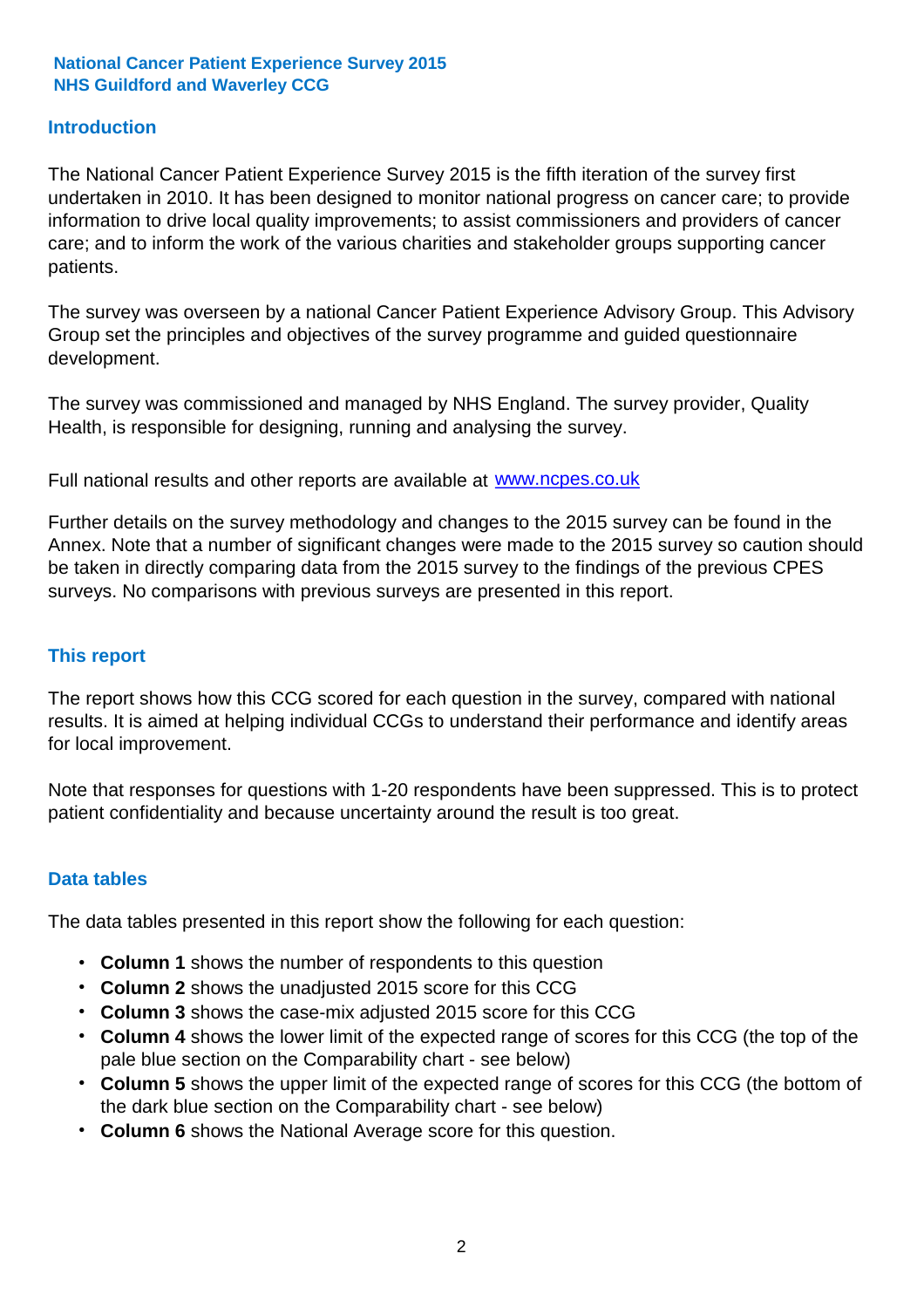Results for individual response options are presented in the detailed data tables **WWW.ncpes.co.uk** Confidence Intervals for unadjusted and case-mix adjusted data are provided in these tables.

Expected ranges and 95% Confidence Intervals highlight the uncertainty around the results. The size of the expected ranges and confidence intervals will be different for each question, and depends on the number of respondents and the range of their responses.

For further details on case-mix adjustment and the scoring methodology used, please refer to the Annex.

#### **Comparability charts**

For the 2015 survey, we have adopted the CQC standard for reporting comparative performance, based on calculation of "expected ranges". This means that CCGs will be flagged as outliers only if there is statistical evidence that their scores deviate (positively or negatively) from the range of scores that would be expected for CCGs of the same size.

The Comparability charts in this report show a bar with these expected ranges (in grey), higher than expected (in dark blue), and lower than expected (in pale blue). A black dot represents the actual score of this CCG.

The same colour convention has been used in Column 3 of the Data tables.

For further details on expected ranges, please refer to the technical document at **www.ncpes.co.uk** 

#### **Tumour group tables**

The final set of tables in this report show the scores for each question for each of the 13 tumour groups, with a comparative national score for that tumour group.

These breakdowns are intended as additional information for CCGs to understand the differences between the experiences of patients with different types of cancer. The numbers are generally relatively small and may not be statistically significant. They should therefore be treated with some caution.

#### **Notes on specific questions**

Question 5 in the survey has not been scored. However, the unscored data is useful and has been published alongside the other results in this report. This question asked respondents to "tick all that apply". The results show all of the responses given including where respondents chose two or more options.

Questions used to direct respondents to different parts of the survey (questions 4, 17, 24, 27, 40, 43, 46) and other demographic and information questions are not reported.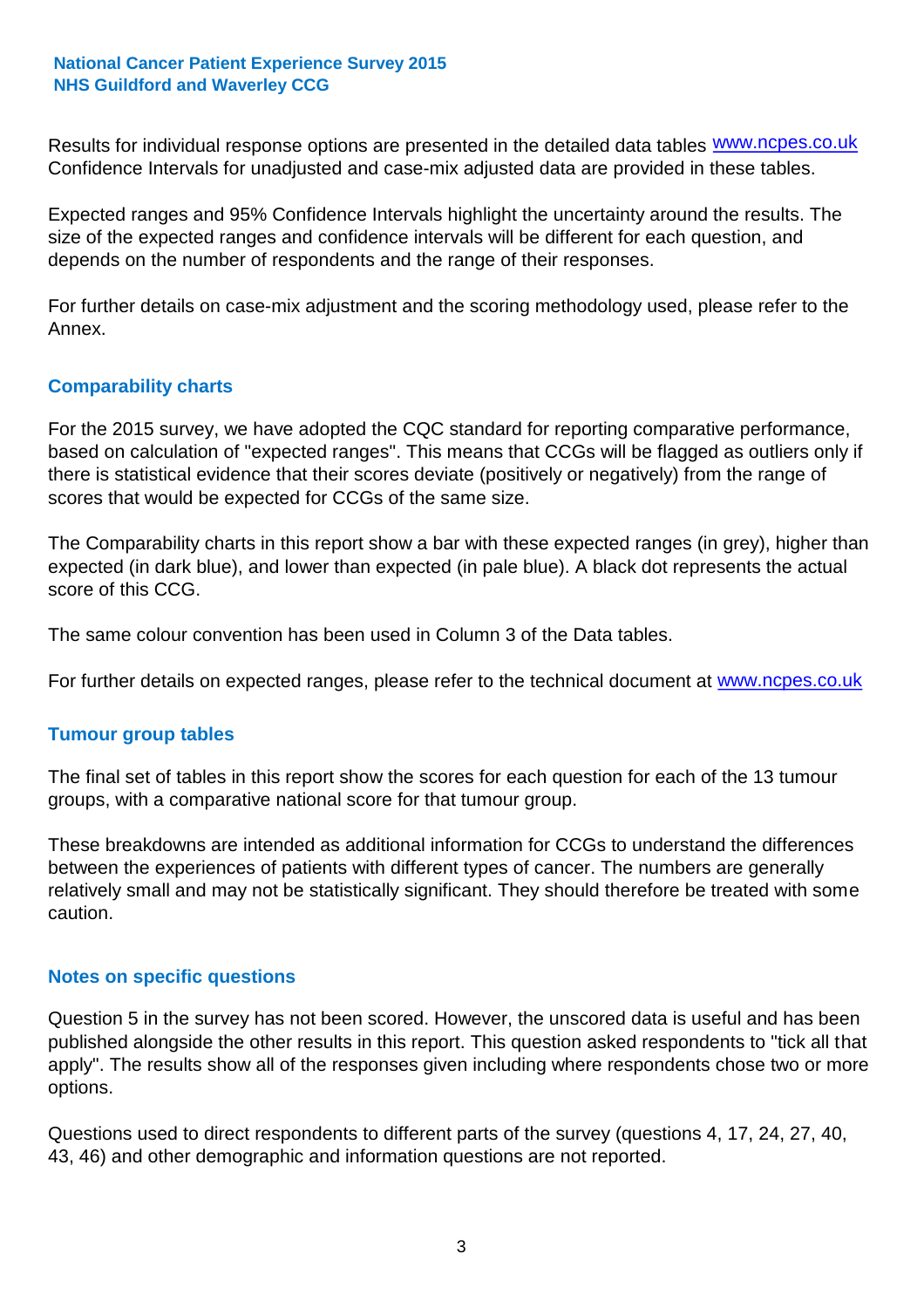#### **How to use the data**

Unadjusted data should be used to see the actual responses from patients relating to the CCG.

Case-mix adjusted data, together with expected ranges, should be used to understand whether the results are significantly higher or lower than national results.

Case-mix adjusted data, together with (case-mix adjusted) Confidence Intervals (presented in the detailed data tables **www.ncpes.co.uk**), should be used to understand whether the results are significantly higher or lower than the results for another CCG.

#### **Response rates**

Numbers of respondents by tumour group, age and gender can be found in the Annex.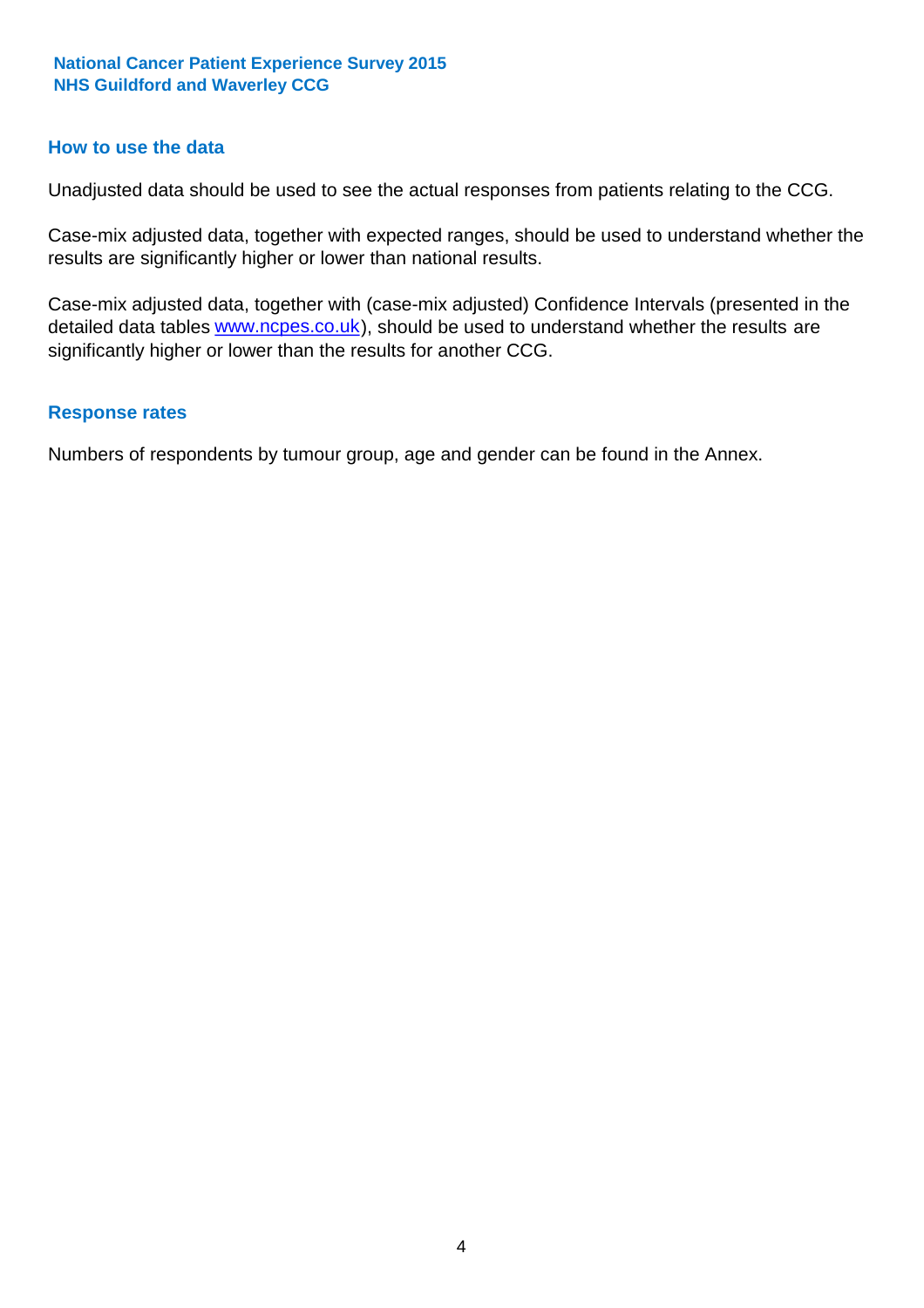#### **Executive Summary**

average rating of **8.8**. Asked to rate their care on a scale of zero (very poor) to 10 (very good), respondents gave an

The following questions are included in phase 1 of the Cancer Dashboard developed by Public Health England and NHS England\*:

- **82%** of respondents said that they were definitely involved as much as they wanted to be in decisions about their care and treatment
- **92%** of respondents said that they were given the name of a Clinical Nurse Specialist who would support them through their treatment
- when asked how easy or difficult it had been to contact their Clinical Nurse Specialist 92% of respondents said that it had been 'quite easy' or 'very easy'
- **93%** of respondents said that, overall, they were always treated with dignity and respect they were in hospital
- **93%** of respondents said that hospital staff told them who to contact if they were worried about their condition or treatment after they left hospital
- **67%** of respondents said that they thought the GPs and nurses at their general practice definitely did everything they could to support them while they were having cancer treatment.

Detailed results for these and other questions are set out in the sections that follow.

#### \* www.cancerdata.nhs.uk/dashboard

The questions were selected in discussion with the national Cancer Patient Experience Advisory Group and reflect four key patient experience domains: provision of information; involvement in decisions; care transition; interpersonal relations, respect and dignity. The figures presented above are all case-mix adjusted.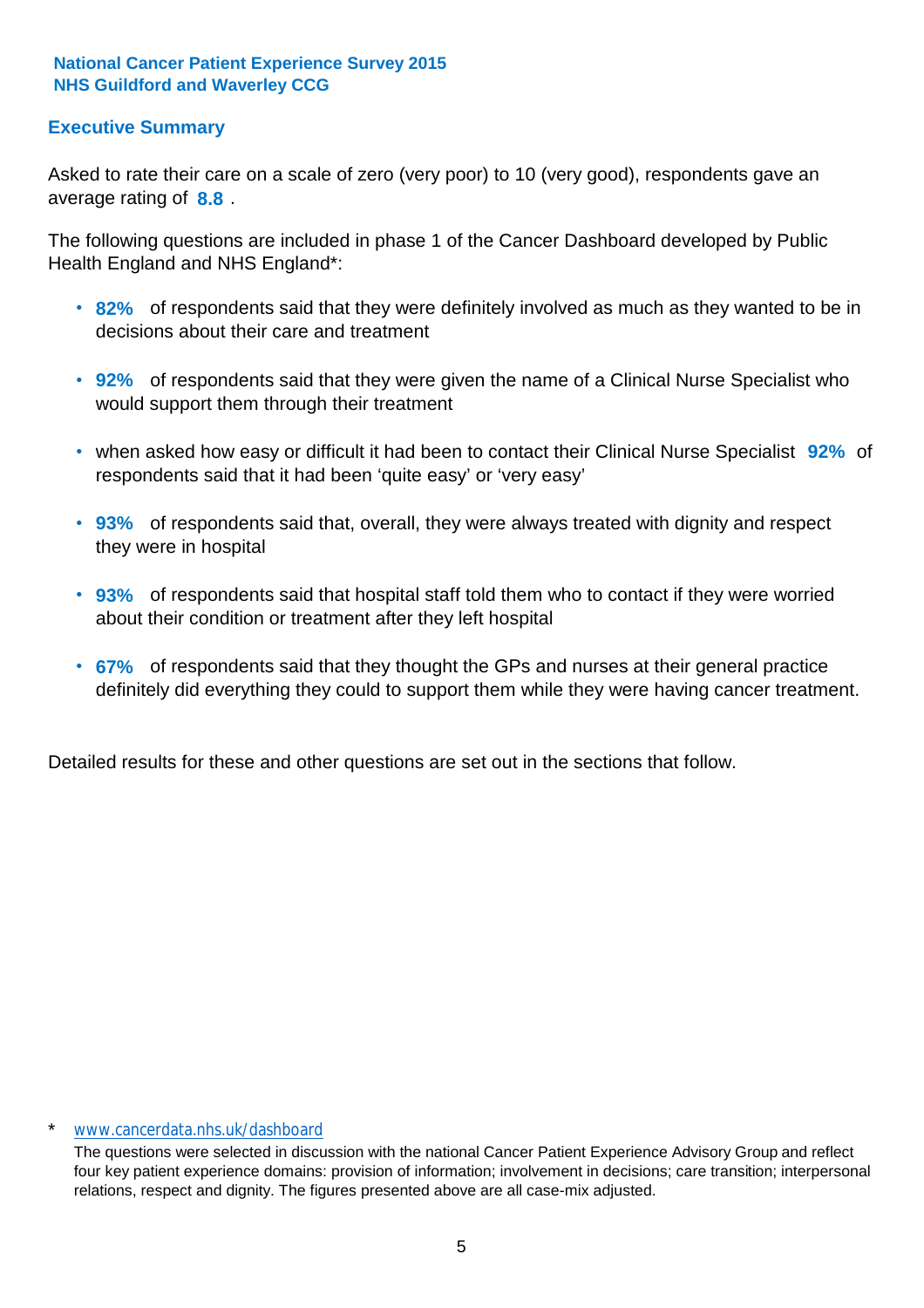# **Questions which scored outside expected range**

|                 |                                                                                            |                                             | 2015 Case-mix Adjusted             |                                     |                                     |                              |
|-----------------|--------------------------------------------------------------------------------------------|---------------------------------------------|------------------------------------|-------------------------------------|-------------------------------------|------------------------------|
| Question        |                                                                                            | for this<br>respondents<br>Number of<br>500 | Percentage for<br>this CCG<br>2015 | Lower limit of<br>expected<br>range | Upper limit of<br>expected<br>range | National<br>Average<br>Score |
|                 | Seeing your GP                                                                             |                                             |                                    |                                     |                                     |                              |
| Q2              | Patient thought they were seen as soon as necessary                                        | 232                                         | 77%                                | 77%                                 | 87%                                 | 82%                          |
|                 | Finding out what was wrong with you                                                        |                                             |                                    |                                     |                                     |                              |
| Q8              | Patient told they could bring a family member or friend when<br>first told they had cancer | 195                                         | 68%                                | 73%                                 | 84%                                 | 79%                          |
| Q10             | Patient completely understood the explanation of what was<br>wrong                         | 237                                         | 79%                                | 67%                                 | 79%                                 | 73%                          |
|                 | <b>Clinical Nurse Specialist</b>                                                           |                                             |                                    |                                     |                                     |                              |
| Q19             | Get understandable answers to important questions all or most<br>of the time               | 170                                         | 94%                                | 84%                                 | 93%                                 | 89%                          |
|                 | Support for people with cancer                                                             |                                             |                                    |                                     |                                     |                              |
| Q22             | Hospital staff gave information on getting financial help                                  | 94                                          | 42%                                | 45%                                 | 65%                                 | 55%                          |
|                 | Hospital care as an inpatient                                                              |                                             |                                    |                                     |                                     |                              |
| Q29             | Patient had confidence and trust in all doctors treating them                              | 170                                         | 90%                                | 79%                                 | 90%                                 | 84%                          |
| Q30             | Patient's family or someone close definitely had opportunity to<br>talk to doctor          | 132                                         | 84%                                | 64%                                 | 80%                                 | 72%                          |
| Q <sub>37</sub> | Always treated with respect and dignity by staff                                           | 169                                         | 93%                                | 82%                                 | 92%                                 | 87%                          |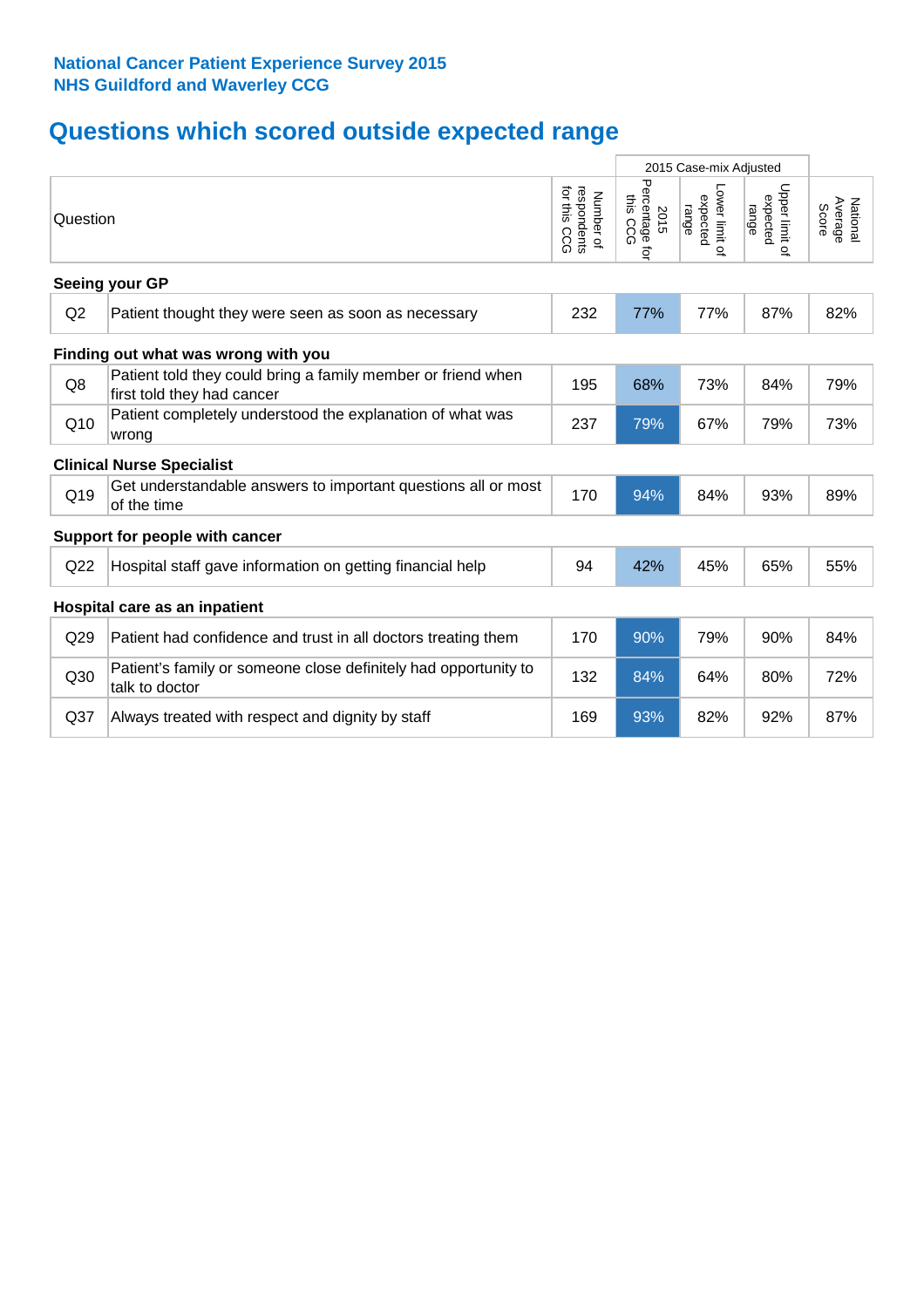# **CCG results**

#### **Seeing your GP**



|    |                                                                |                                         |                             |               | 2015 Case-mix Adjusted     |                            |                           |
|----|----------------------------------------------------------------|-----------------------------------------|-----------------------------|---------------|----------------------------|----------------------------|---------------------------|
|    | Question                                                       | respondents<br>Number<br>$\overline{a}$ | 2015<br>Unadjusted<br>Score | 2015<br>Score | Expected<br>range<br>lower | Expected<br>range<br>dpper | National Average<br>Score |
| Q1 | Saw GP once / twice before being told had to go to<br>hospital | 173                                     | 75%                         | 76%           | 69%                        | 82%                        | 76%                       |
| Q2 | Patient thought they were seen as soon as necessary            | 232                                     | 77%                         | 77%           | 77%                        | 87%                        | 82%                       |

|    |                                                                             |                                                       | No.     |
|----|-----------------------------------------------------------------------------|-------------------------------------------------------|---------|
|    | Beforehand, did you have all the<br>information you needed about your test? | Yes                                                   | $\star$ |
|    |                                                                             | No, I would have liked more written information       | $\star$ |
| Q5 |                                                                             | No, I would have liked more <b>verbal</b> information | $\star$ |
|    |                                                                             | I did not need / want any information                 | $\star$ |
|    |                                                                             | Don't know / can't remember                           | $\star$ |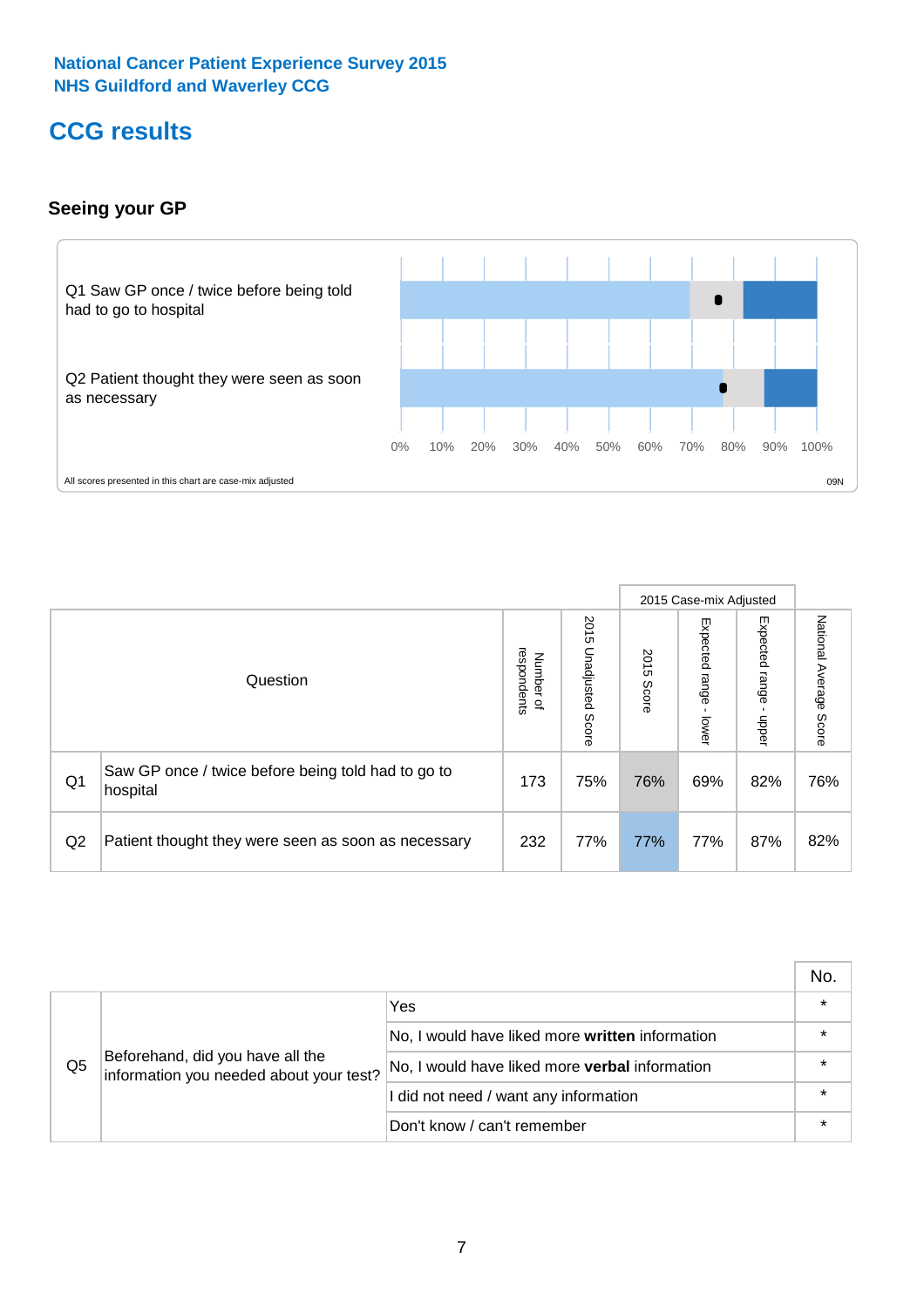#### **Diagnostic tests**



|                |                                                                       |                                       |                             |               | 2015 Case-mix Adjusted  |                         |                           |
|----------------|-----------------------------------------------------------------------|---------------------------------------|-----------------------------|---------------|-------------------------|-------------------------|---------------------------|
|                | Question                                                              | respondents<br>Number<br>$\mathbf{Q}$ | 2015<br>Unadjusted<br>Score | 2015<br>Score | Expected range<br>lower | Expected range<br>doper | National Average<br>Score |
| Q <sub>6</sub> | The length of time waiting for the test to be done was<br>about right | 206                                   | 84%                         | 85%           | 82%                     | 91%                     | 87%                       |
| Q7             | Given complete explanation of test results in<br>understandable way   | 203                                   | 84%                         | 83%           | 73%                     | 84%                     | 79%                       |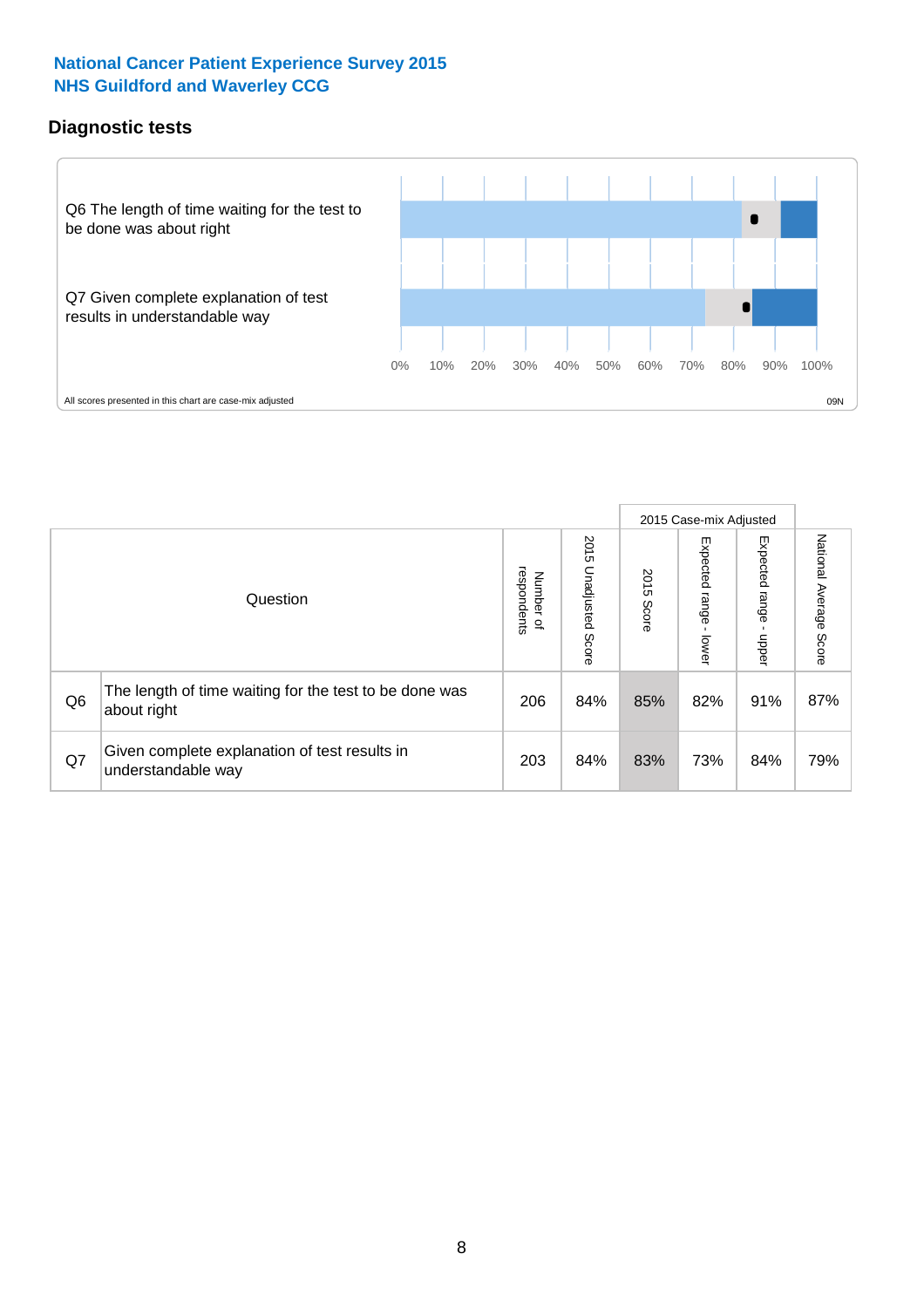#### **Finding out what was wrong with you**



|                | Question                                                                                   | respondents<br>Number of | 2015<br>Unadjusted<br>Score | 2015<br>Score | 2015 Case-mix Adjusted<br>Expected range - lower | Expected range<br>$\mathbf{r}$<br>nbber | National Average<br>Score |
|----------------|--------------------------------------------------------------------------------------------|--------------------------|-----------------------------|---------------|--------------------------------------------------|-----------------------------------------|---------------------------|
| Q8             | Patient told they could bring a family member or friend<br>when first told they had cancer | 195                      | 67%                         | 68%           | 73%                                              | 84%                                     | 79%                       |
| Q <sub>9</sub> | Patient felt they were told sensitively that they had cancer                               | 236                      | 83%                         | 84%           | 80%                                              | 89%                                     | 84%                       |
| Q10            | Patient completely understood the explanation of what<br>was wrong                         | 237                      | 80%                         | 79%           | 67%                                              | 79%                                     | 73%                       |
| Q11            | Patient given easy to understand written information<br>about the type of cancer they had  | 205                      | 79%                         | 78%           | 65%                                              | 78%                                     | 72%                       |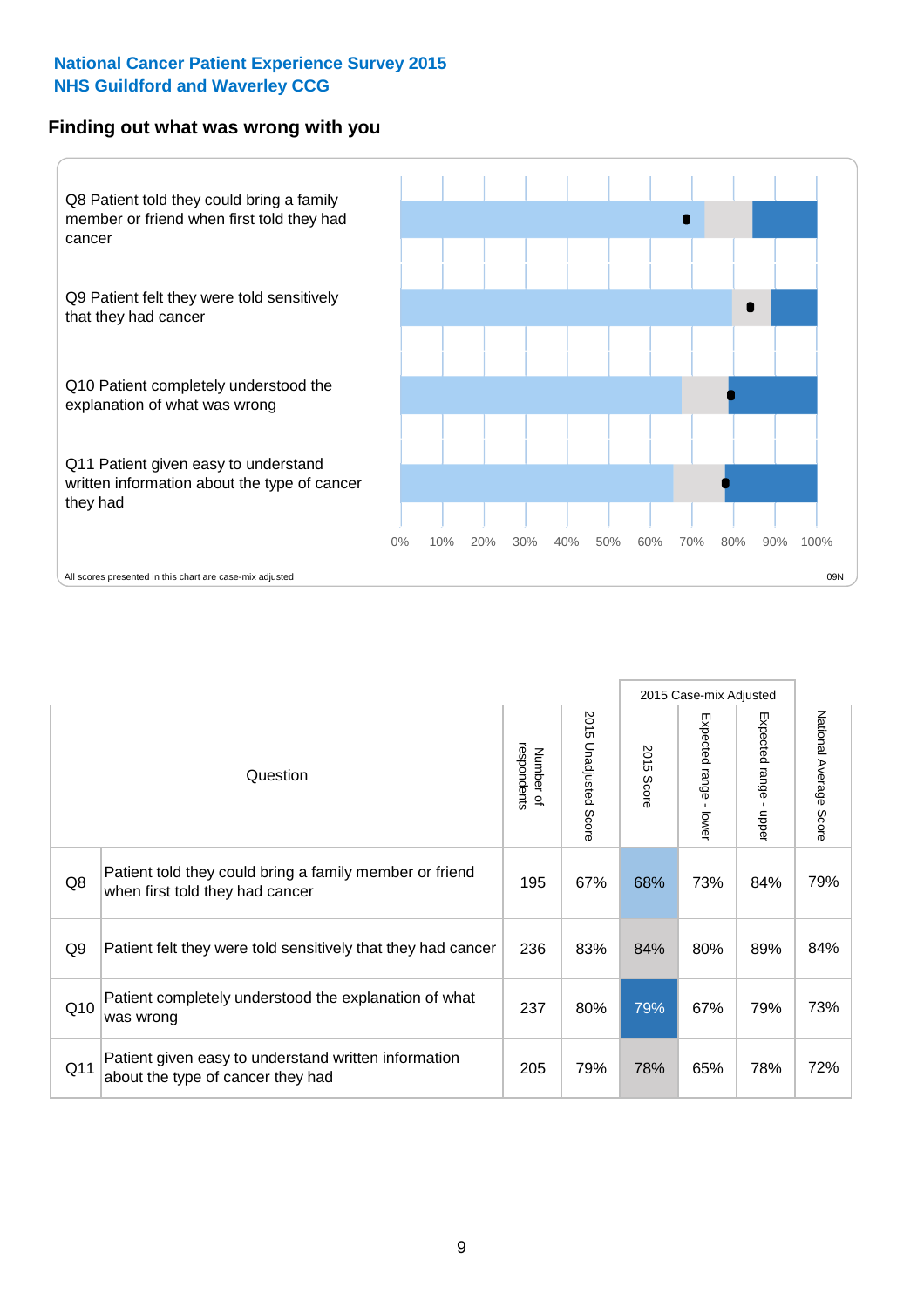#### **Finding out what was wrong with you**



|          |                                                                                         |                          |                          |               | 2015 Case-mix Adjusted                    |                           |                        |
|----------|-----------------------------------------------------------------------------------------|--------------------------|--------------------------|---------------|-------------------------------------------|---------------------------|------------------------|
| Question |                                                                                         | Number of<br>respondents | 2015<br>Unadjusted Score | 2015<br>Score | Expected range<br>$\blacksquare$<br>lower | Expected range -<br>nbber | National Average Score |
| Q12      | Patient felt that treatment options were completely<br>explained                        | 202                      | 87%                      | 87%           | 77%                                       | 88%                       | 83%                    |
| Q13      | Possible side effects explained in an understandable way                                | 228                      | 75%                      | 75%           | 67%                                       | 79%                       | 73%                    |
| Q14      | Patient given practical advice and support in dealing with<br>side effects of treatment | 224                      | 63%                      | 63%           | 60%                                       | 72%                       | 66%                    |
| Q15      | Patient definitely told about side effects that could affect<br>them in the future      | 212                      | 57%                      | 57%           | 48%                                       | 61%                       | 54%                    |
| Q16      | Patient definitely involved in decisions about care and<br>treatment                    | 225                      | 83%                      | 82%           | 72%                                       | 83%                       | 78%                    |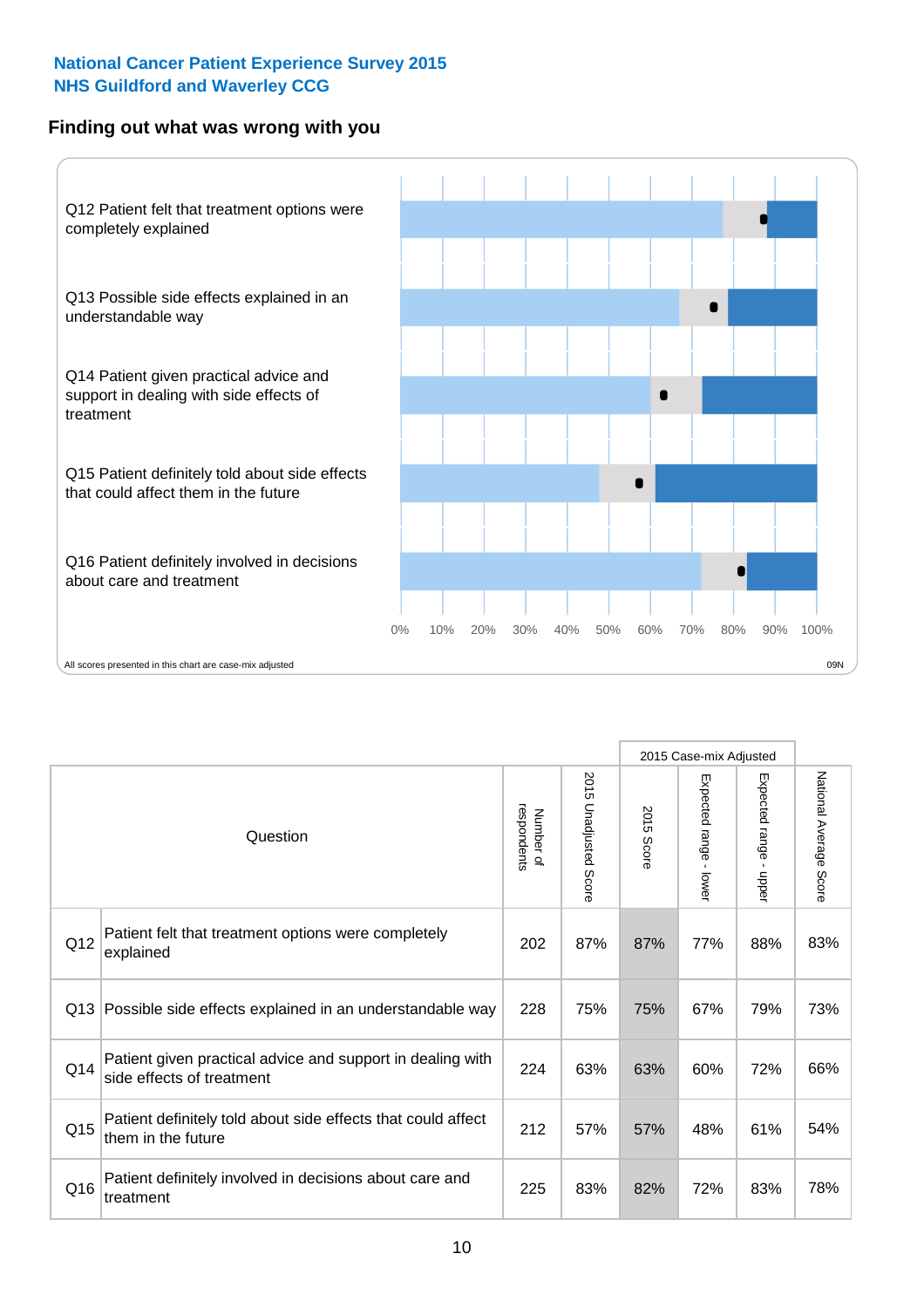#### **Clinical Nurse Specialist**



|     |                                                                                     |                          |                       |               | 2015 Case-mix Adjusted  |                         |                                  |
|-----|-------------------------------------------------------------------------------------|--------------------------|-----------------------|---------------|-------------------------|-------------------------|----------------------------------|
|     | Question                                                                            | Number of<br>respondents | 2015 Unadjusted Score | 2015<br>Score | Expected range<br>lower | Expected range<br>nbber | National Average<br><b>Score</b> |
| Q17 | Patient given the name of the CNS who would support<br>them through their treatment | 228                      | 92%                   | 92%           | 86%                     | 94%                     | 90%                              |
| Q18 | Patient found it easy to contact their CNS                                          | 172                      | 92%                   | 92%           | 81%                     | 92%                     | 87%                              |
| Q19 | Get understandable answers to important questions all or<br>most of the time        | 170                      | 95%                   | 94%           | 84%                     | 93%                     | 89%                              |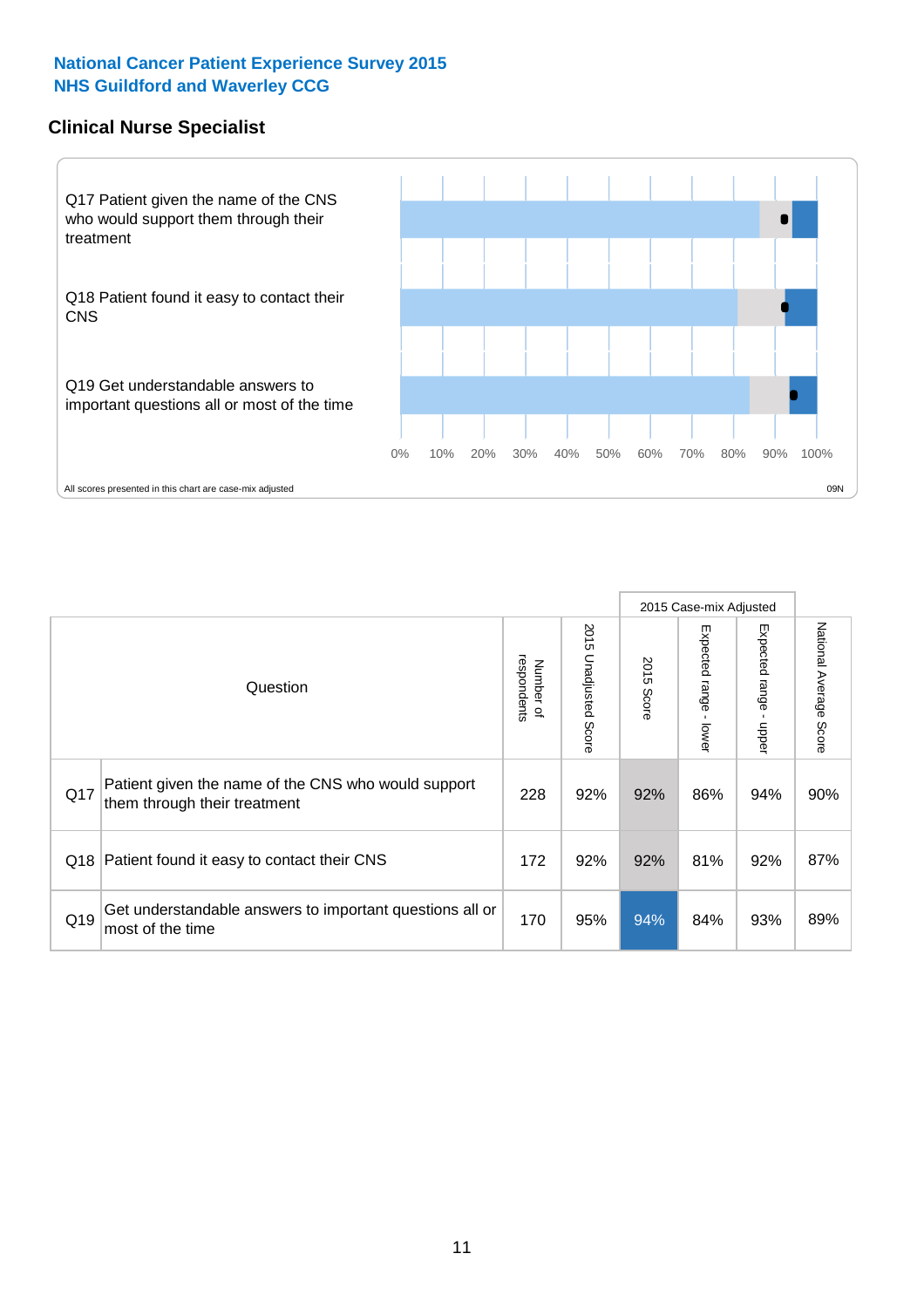#### **Support for people with cancer**



|                 |                                                                                            |                          |                             |               | 2015 Case-mix Adjusted  |                                           |                        |
|-----------------|--------------------------------------------------------------------------------------------|--------------------------|-----------------------------|---------------|-------------------------|-------------------------------------------|------------------------|
|                 | Question                                                                                   | respondents<br>Number of | 2015<br>Unadjusted<br>Score | 2015<br>Score | Expected range<br>lower | Expected range<br>$\blacksquare$<br>nbber | National Average Score |
| Q20             | Hospital staff gave information about support groups                                       | 161                      | 80%                         | 78%           | 77%                     | 89%                                       | 83%                    |
| Q <sub>21</sub> | Hospital staff gave information about impact cancer could<br>have on day to day activities | 144                      | 80%                         | 80%           | 74%                     | 87%                                       | 81%                    |
| Q22             | Hospital staff gave information on getting financial help                                  | 94                       | 40%                         | 42%           | 45%                     | 65%                                       | 55%                    |
| Q <sub>23</sub> | Hospital staff told patient they could get free prescriptions                              | 102                      | 79%                         | 82%           | 72%                     | 88%                                       | 80%                    |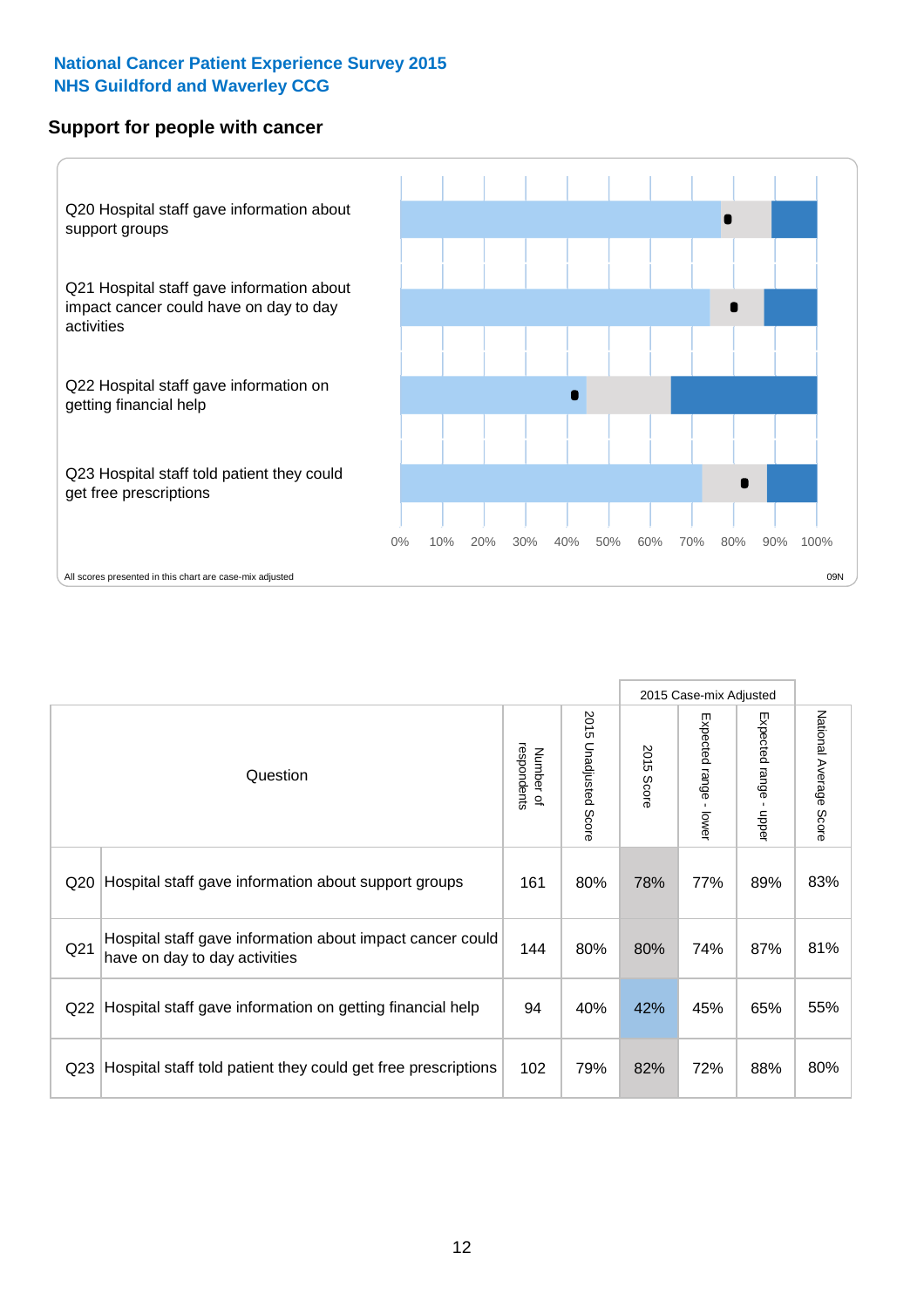#### **Operations**



|     |                                                                 |                                              |                             |                   | 2015 Case-mix Adjusted     |                            |                              |
|-----|-----------------------------------------------------------------|----------------------------------------------|-----------------------------|-------------------|----------------------------|----------------------------|------------------------------|
|     | Question                                                        | respondents<br>Number<br>$\overline{\sigma}$ | 2015<br>Unadjusted<br>Score | 201<br>ຕ<br>Score | Expected<br>range<br>lower | Expected<br>range<br>doper | National<br>Average<br>Score |
| Q26 | Staff explained how operation had gone in<br>understandable way | 153                                          | 76%                         | 76%               | 71%                        | 84%                        | 78%                          |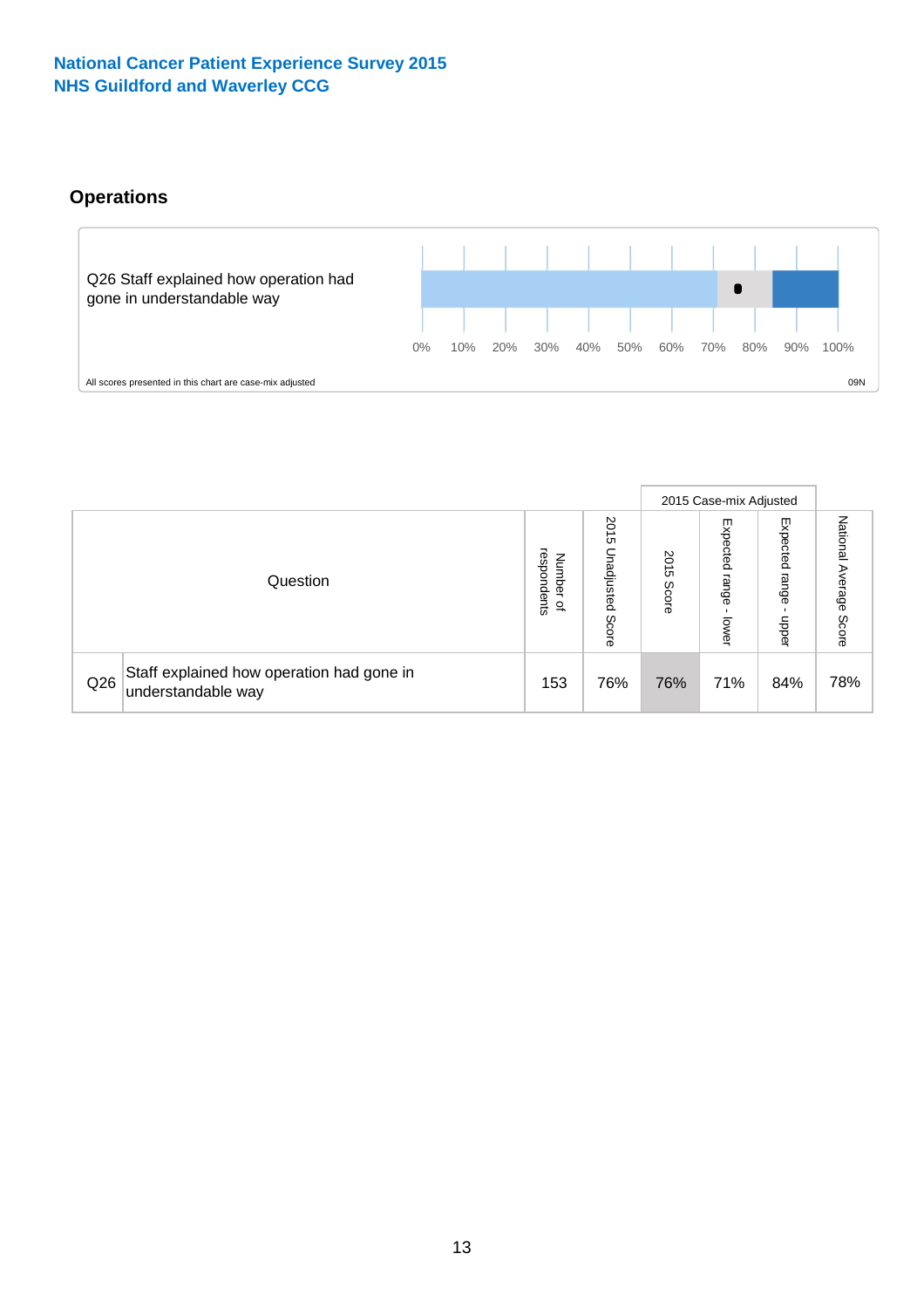#### **Hospital care as an inpatient (Part 1 of 3)**



All scores presented in this chart are case-mix adjusted (99N) and the extent of the second scores presented in this chart are case-mix adjusted (99N) and  $\epsilon$ 

|                 |                                                                                           |                          |                                 |               | 2015 Case-mix Adjusted                    |                                           |                        |
|-----------------|-------------------------------------------------------------------------------------------|--------------------------|---------------------------------|---------------|-------------------------------------------|-------------------------------------------|------------------------|
|                 | Question                                                                                  | respondents<br>Number of | 2015<br><b>Unadjusted Score</b> | 2015<br>Score | Expected range<br>$\blacksquare$<br>lower | Expected range<br>$\blacksquare$<br>nbber | National Average Score |
| Q <sub>28</sub> | Groups of doctors or nurses did not talk in front of patient<br>as if they were not there | 169                      | 87%                             | 85%           | 75%                                       | 87%                                       | 81%                    |
| Q29             | Patient had confidence and trust in all doctors treating<br>them                          | 170                      | 90%                             | 90%           | 79%                                       | 90%                                       | 84%                    |
| Q30             | Patient's family or someone close definitely had<br>opportunity to talk to doctor         | 132                      | 84%                             | 84%           | 64%                                       | 80%                                       | 72%                    |
| Q <sub>31</sub> | Patient had confidence and trust in all ward nurses                                       | 169                      | 75%                             | 76%           | 66%                                       | 79%                                       | 72%                    |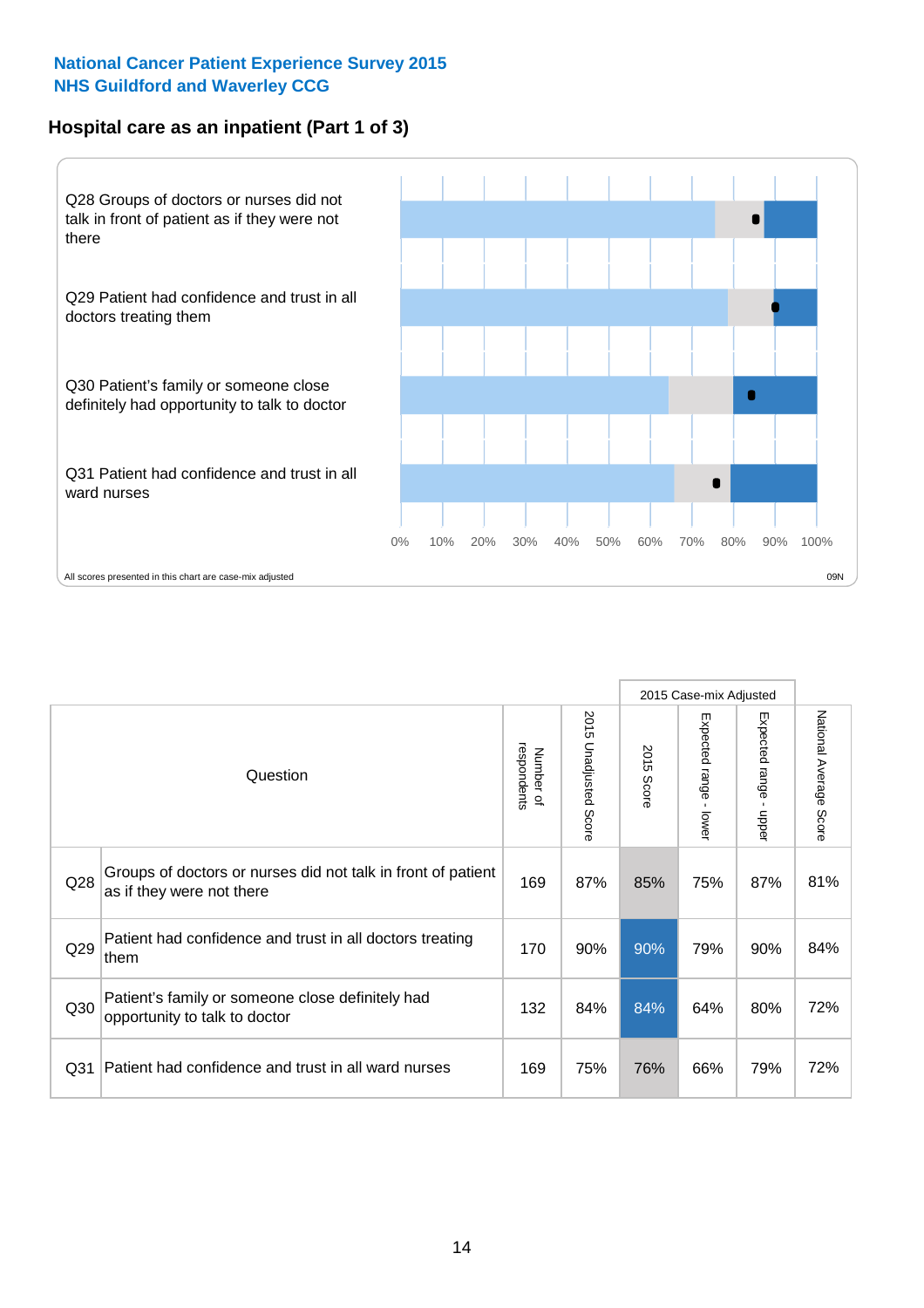#### **Hospital care as an inpatient (Part 2 of 3)**



|                 |                                                                         |                          |                       |            | 2015 Case-mix Adjusted    |                                         |                           |
|-----------------|-------------------------------------------------------------------------|--------------------------|-----------------------|------------|---------------------------|-----------------------------------------|---------------------------|
|                 | Question                                                                | respondents<br>Number of | 2015 Unadjusted Score | 2015 Score | Expected range<br>- lower | Expected range<br>$\mathbf{I}$<br>nbber | National Average<br>Score |
| Q32             | Always / nearly always enough nurses on duty                            | 169                      | 69%                   | 68%        | 59%                       | 73%                                     | 66%                       |
| Q <sub>33</sub> | All staff asked patient what name they preferred to be<br>called by     | 168                      | 68%                   | 69%        | 56%                       | 77%                                     | 67%                       |
| Q34             | Always given enough privacy when discussing condition<br>or treatment   | 170                      | 87%                   | 87%        | 79%                       | 90%                                     | 85%                       |
| Q35             | Patient was able to discuss worries or fears with staff<br>during visit | 124                      | 52%                   | 53%        | 43%                       | 61%                                     | 52%                       |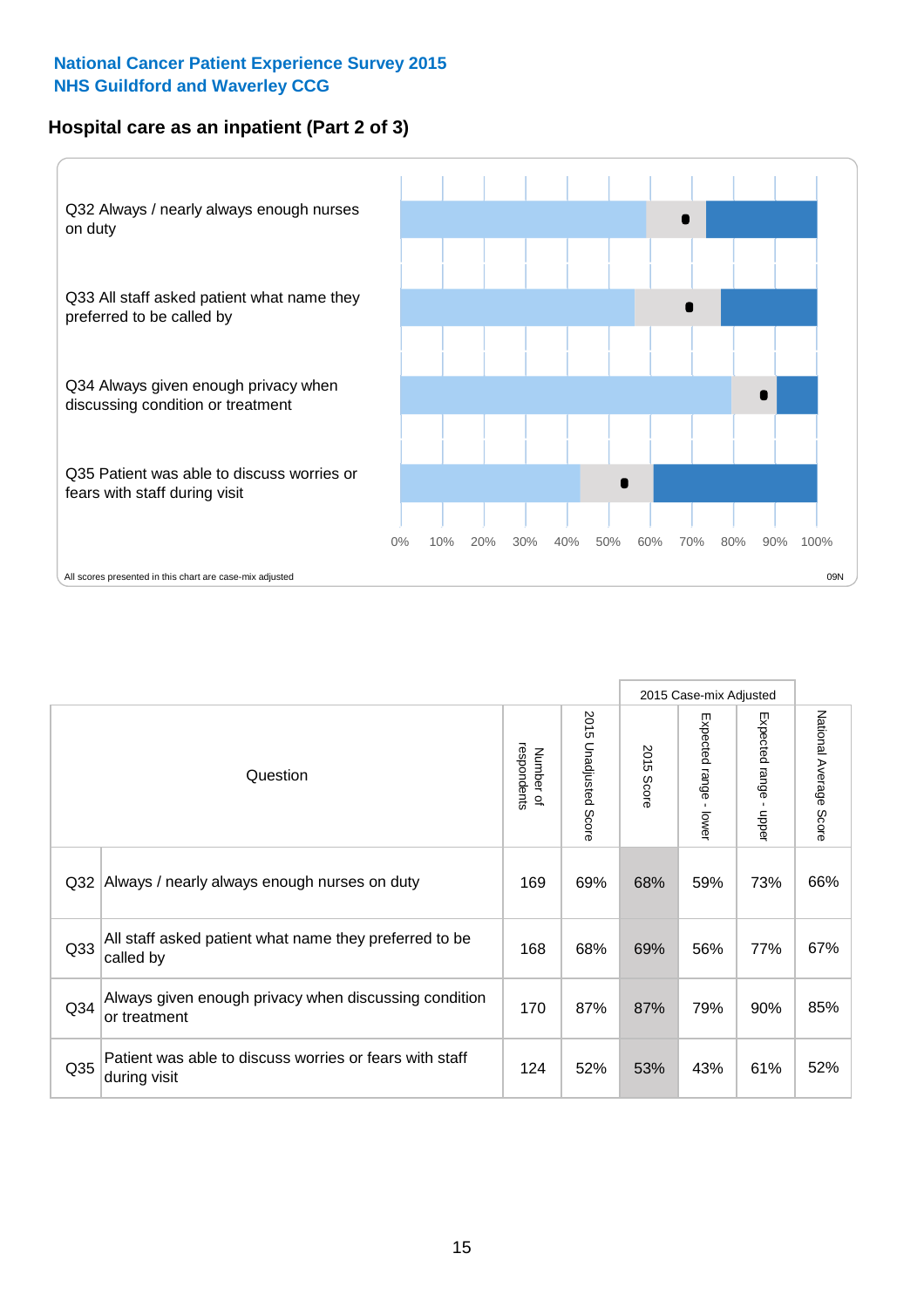#### **Hospital care as an inpatient (Part 3 of 3)**



|                 |                                                                                     |                          |                             |               | 2015 Case-mix Adjusted  |                           |                        |
|-----------------|-------------------------------------------------------------------------------------|--------------------------|-----------------------------|---------------|-------------------------|---------------------------|------------------------|
|                 | Question                                                                            | respondents<br>Number of | 2015<br>Unadjusted<br>Score | 2015<br>Score | Expected range<br>lower | Expected range<br>- nbber | National Average Score |
| Q36             | Hospital staff definitely did everything to help control pain                       | 149                      | 89%                         | 88%           | 78%                     | 90%                       | 84%                    |
| Q <sub>37</sub> | Always treated with respect and dignity by staff                                    | 169                      | 93%                         | 93%           | 82%                     | 92%                       | 87%                    |
| Q38             | Given clear written information about what should / should<br>not do post discharge | 156                      | 88%                         | 89%           | 79%                     | 90%                       | 84%                    |
| Q39             | Staff told patient who to contact if worried post discharge                         | 163                      | 93%                         | 93%           | 90%                     | 97%                       | 94%                    |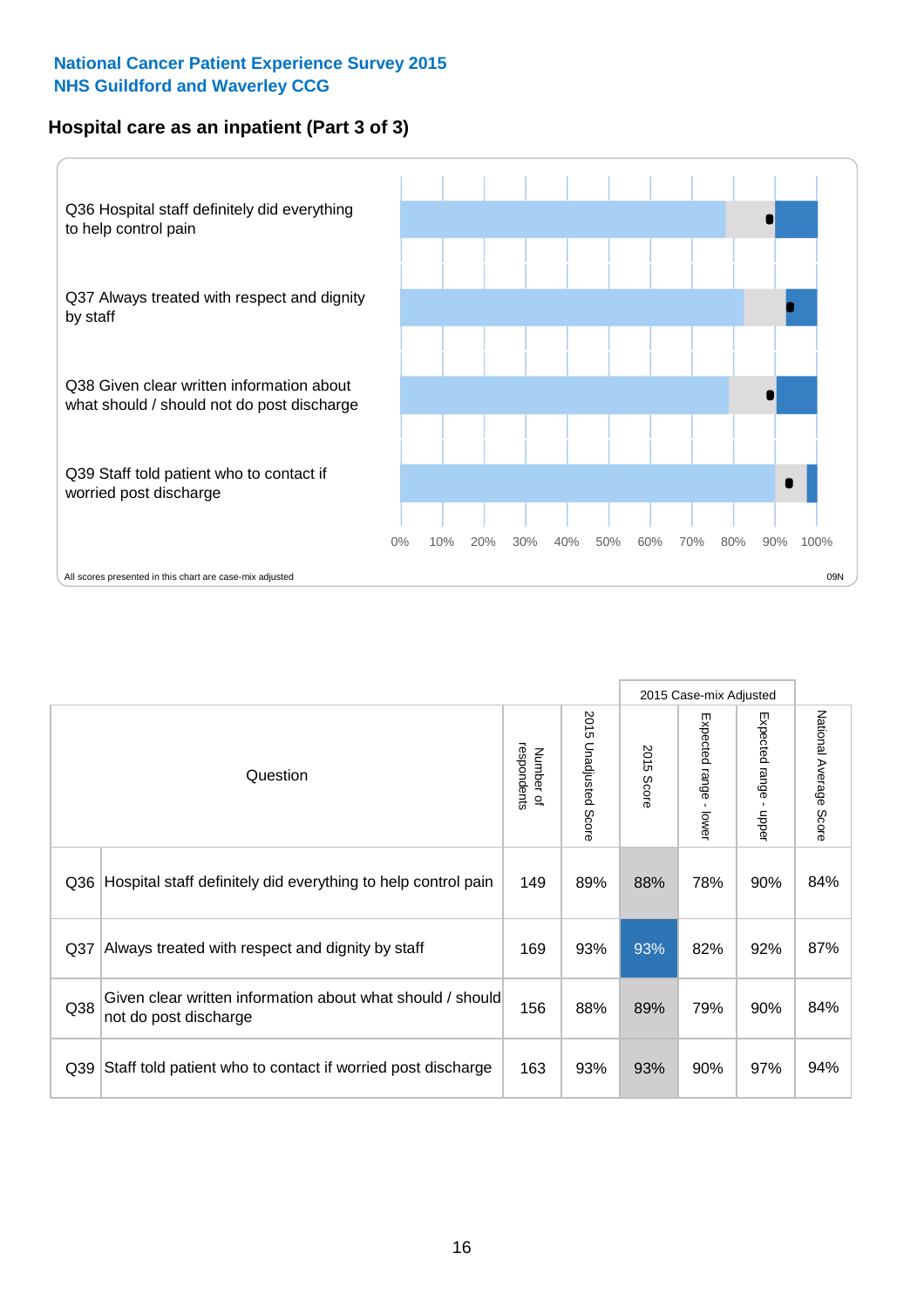#### **Hospital care as a day patient / outpatient (Part 1 of 2)**



|     |                                                                                    |                          |                                 |               | 2015 Case-mix Adjusted                  |                                           |                        |
|-----|------------------------------------------------------------------------------------|--------------------------|---------------------------------|---------------|-----------------------------------------|-------------------------------------------|------------------------|
|     | Question                                                                           | respondents<br>Number of | 2015<br><b>Unadjusted Score</b> | 2015<br>Score | Expected range<br>$\mathbf{r}$<br>lower | Expected range<br>$\blacksquare$<br>nbber | National Average Score |
| Q41 | Patient was able to discuss worries or fears with staff<br>during visit            | 169                      | 72%                             | 71%           | 63%                                     | 77%                                       | 70%                    |
| Q42 | Doctor had the right notes and other documentation with<br>them                    | 198                      | 96%                             | 96%           | 93%                                     | 98%                                       | 96%                    |
| Q44 | Beforehand patient had all information needed about<br>radiotherapy treatment      | 60                       | 83%                             | 82%           | 77%                                     | 95%                                       | 86%                    |
| Q45 | Patient given understandable information about whether<br>radiotherapy was working | 48                       | 69%                             | 69%           | 46%                                     | 73%                                       | 60%                    |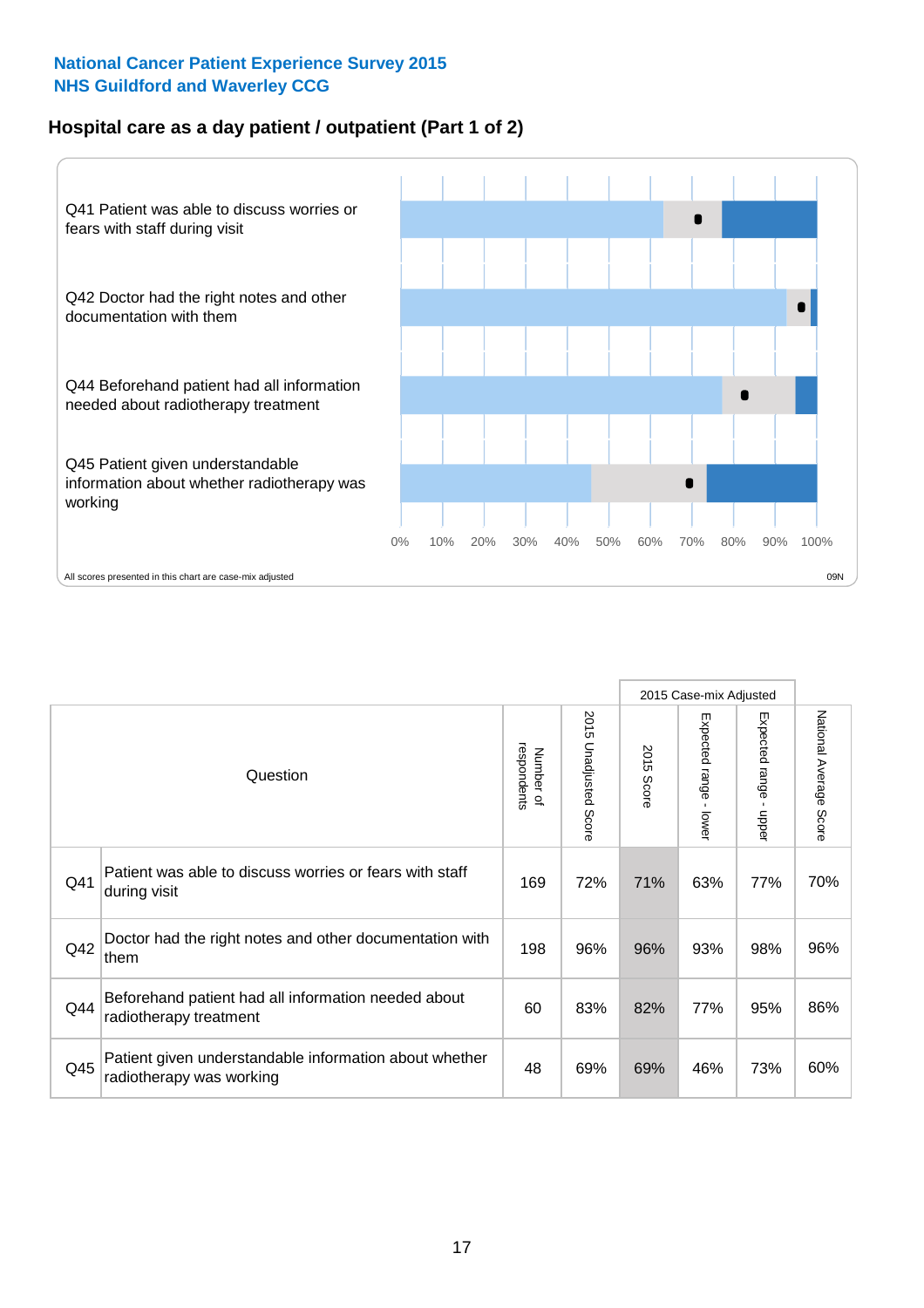#### **Hospital care as a day patient / outpatient (Part 2 of 2)**



|     |                                                                                    |                                         |                             | 2015 Case-mix Adjusted |                              |                            |                           |
|-----|------------------------------------------------------------------------------------|-----------------------------------------|-----------------------------|------------------------|------------------------------|----------------------------|---------------------------|
|     | Question                                                                           | respondents<br>Number<br>$\overline{a}$ | 2015<br>Unadjusted<br>Score | 2015<br>Score          | Expected<br>I range<br>lower | Expected<br>range<br>doper | National Average<br>Score |
| Q47 | Beforehand patient had all information needed about<br>chemotherapy treatment      | 110                                     | 82%                         | 81%                    | 77%                          | 91%                        | 84%                       |
| Q48 | Patient given understandable information about whether<br>chemotherapy was working | 100                                     | 73%                         | 73%                    | 59%                          | 77%                        | 68%                       |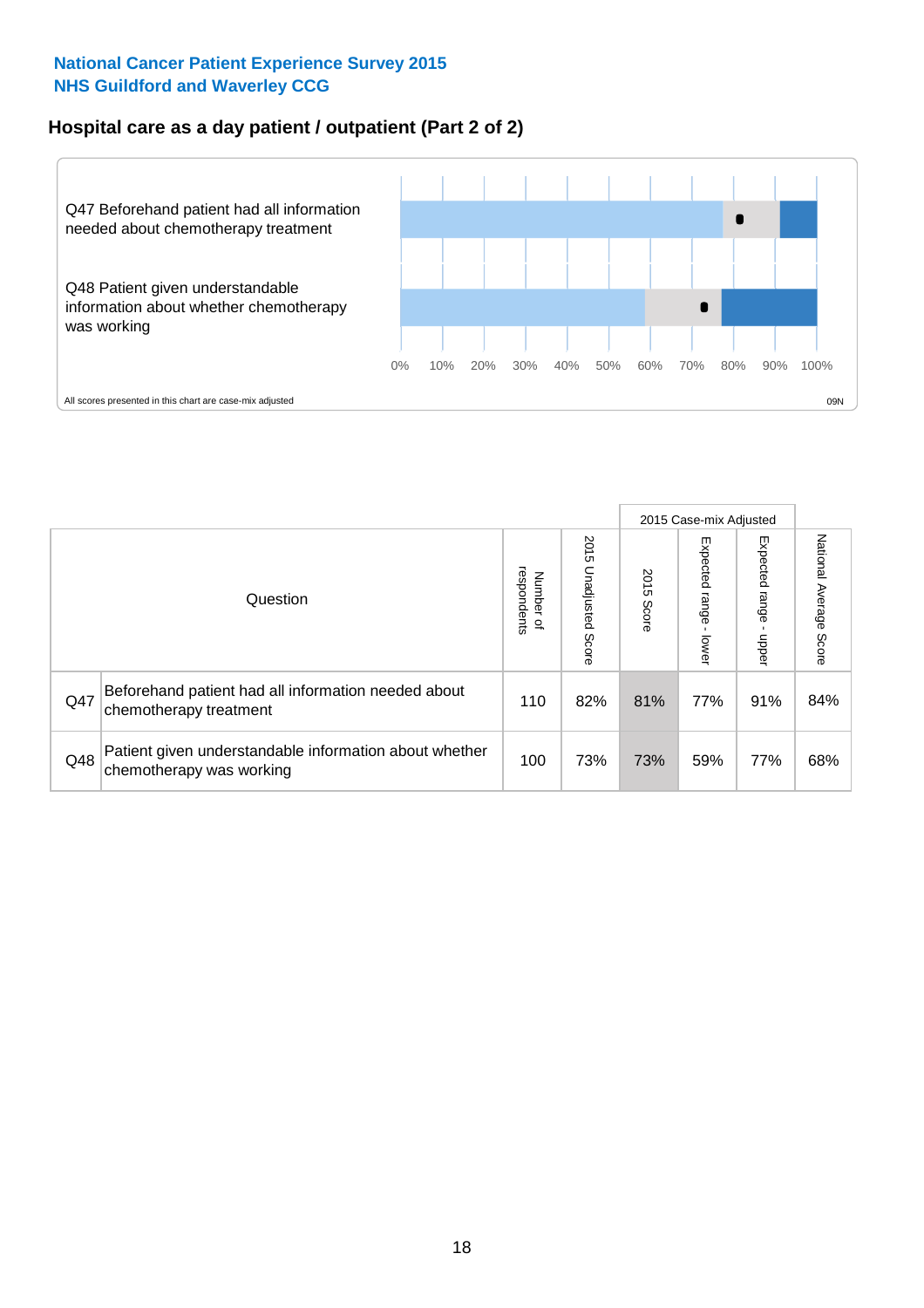#### **Home care and support**



All scores presented in this chart are case-mix adjusted

|                 |                                                                                                     |                          |                       | 2015 Case-mix Adjusted |                         |                         |                           |
|-----------------|-----------------------------------------------------------------------------------------------------|--------------------------|-----------------------|------------------------|-------------------------|-------------------------|---------------------------|
|                 | Question                                                                                            | respondents<br>Number of | 2015 Unadjusted Score | 2015<br>Score          | Expected range<br>lower | Expected range<br>nbber | National Average<br>Score |
| Q49             | Hospital staff gave family or someone close all the<br>information needed to help with care at home | 181                      | 54%                   | 53%                    | 50%                     | 65%                     | 58%                       |
| Q50             | Patient definitely given enough support from health or<br>social services during treatment          | 103                      | 51%                   | 49%                    | 43%                     | 64%                     | 54%                       |
| Q <sub>51</sub> | Patient definitely given enough support from health or<br>social services after treatment           | 45                       | 44%                   | 41%                    | 30%                     | 59%                     | 45%                       |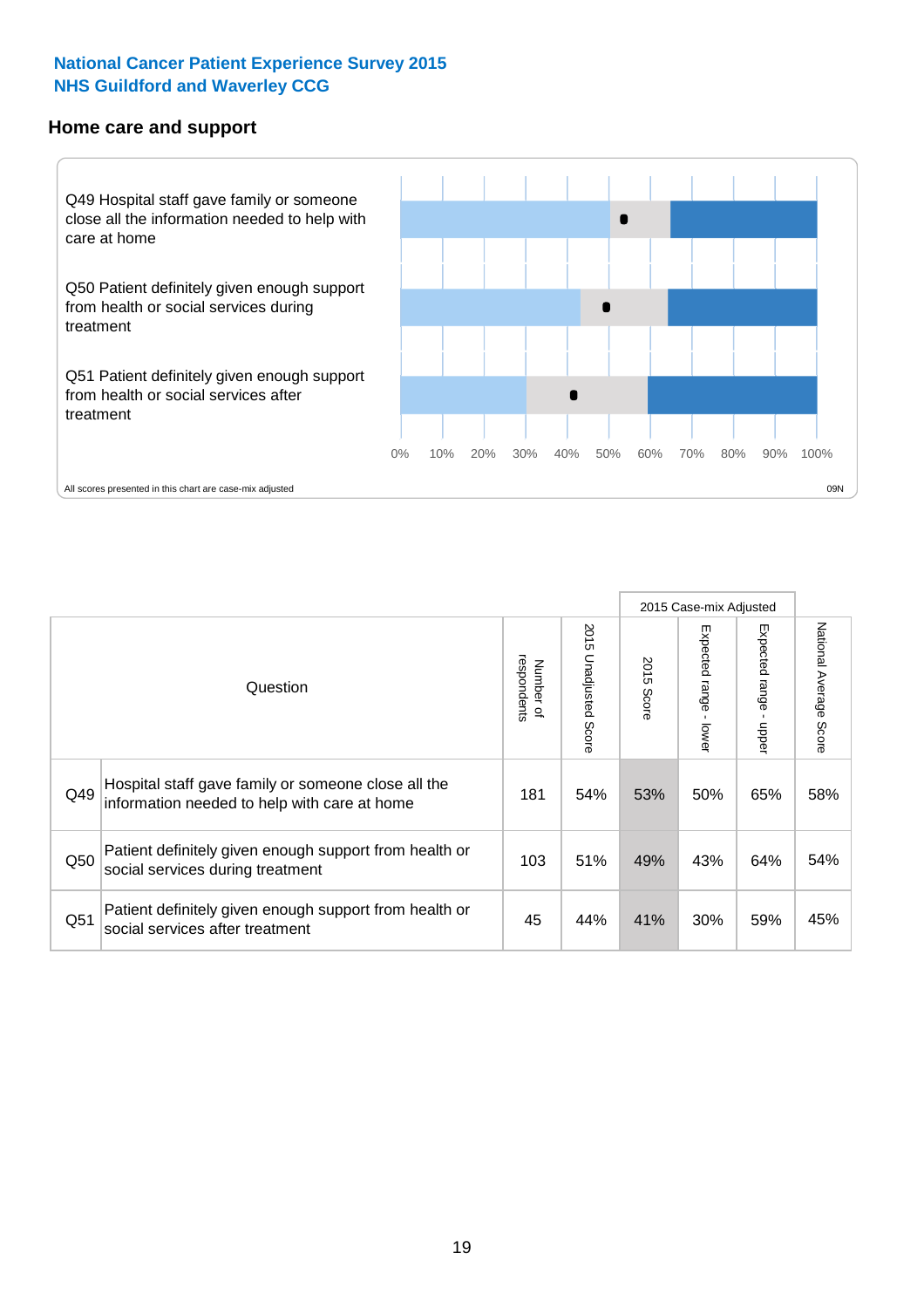#### **Care from your general practice**



|     |                                                                           |                                       |                             | 2015 Case-mix Adjusted |                                   |                         |                           |
|-----|---------------------------------------------------------------------------|---------------------------------------|-----------------------------|------------------------|-----------------------------------|-------------------------|---------------------------|
|     | Question                                                                  | respondents<br>Number<br>$\mathbf{Q}$ | 2015<br>Unadjusted<br>Score | 2015<br>Score          | Expected<br><b>range</b><br>lower | Expected range<br>nbber | National Average<br>Score |
| Q52 | GP given enough information about patient's condition<br>and treatment    | 213                                   | 97%                         | 96%                    | 93%                               | 98%                     | 95%                       |
| Q53 | Practice staff definitely did everything they could to<br>support patient | 159                                   | 68%                         | 67%                    | 55%                               | 70%                     | 63%                       |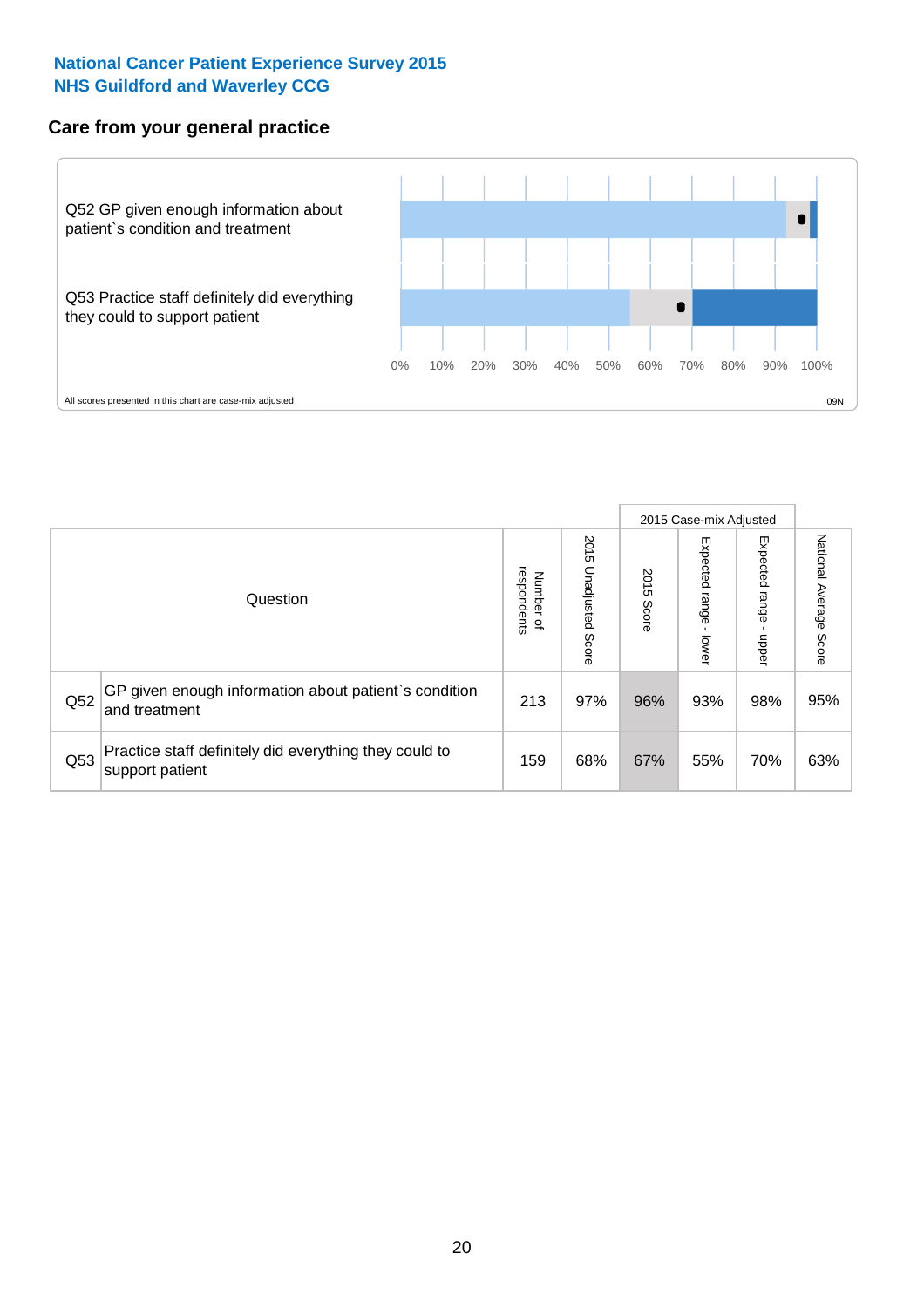#### **Your overall NHS care (Part 1 of 2)**



|     |                                                                    |                          |                          | 2015 Case-mix Adjusted |                                           |                                           |                        |
|-----|--------------------------------------------------------------------|--------------------------|--------------------------|------------------------|-------------------------------------------|-------------------------------------------|------------------------|
|     | Question                                                           | respondents<br>Number of | 2015<br>Unadjusted Score | 2015<br><b>Score</b>   | Expected range<br>$\blacksquare$<br>lower | Expected range<br>$\blacksquare$<br>nbber | National Average Score |
| Q54 | Hospital and community staff always worked well together           | 229                      | 58%                      | 58%                    | 54%                                       | 67%                                       | 61%                    |
| Q55 | Patient given a care plan                                          | 182                      | 31%                      | 34%                    | 26%                                       | 40%                                       | 33%                    |
| Q56 | Overall the administration of the care was very good /<br>good     | 238                      | 89%                      | 90%                    | 85%                                       | 93%                                       | 89%                    |
| Q57 | Length of time for attending clinics and appointments was<br>right | 235                      | 66%                      | 66%                    | 58%                                       | 74%                                       | 66%                    |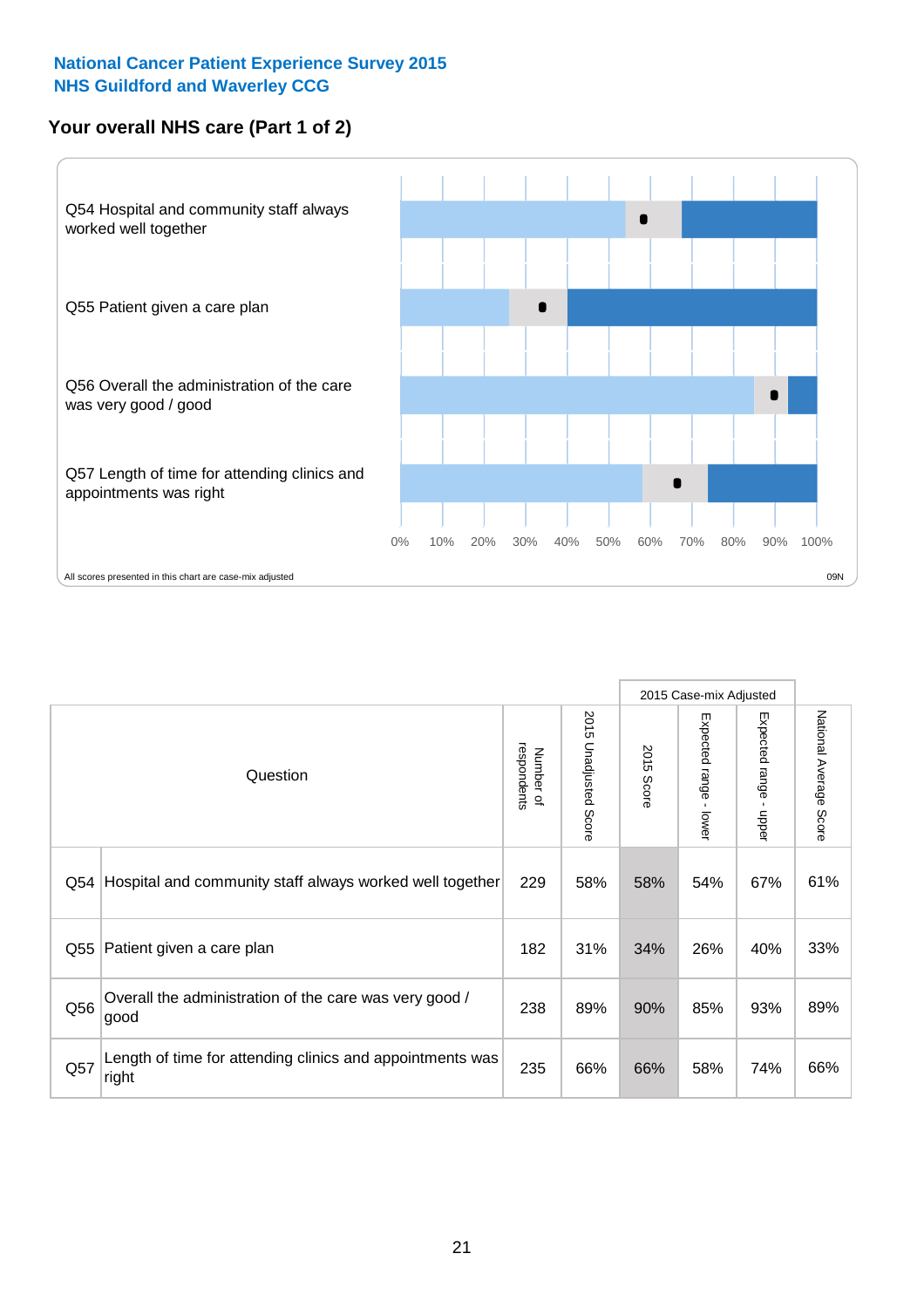#### **Your overall NHS care (Part 2 of 2)**



|     |                                                       |                                   |                             |               |                            | 2015 Case-mix Adjusted     |                        |
|-----|-------------------------------------------------------|-----------------------------------|-----------------------------|---------------|----------------------------|----------------------------|------------------------|
|     | Question                                              | respondents<br>Number<br>$\Omega$ | 2015<br>Unadjusted<br>Score | 2015<br>Score | Expected<br>range<br>lower | Expected<br>range<br>nbber | National Average Score |
| Q58 | Taking part in cancer research discussed with patient | 232                               | 24%                         | 25%           | 20%                        | 36%                        | 28%                    |



|     |                                                                        |                                              |                             |               |                                                           | 2015 Case-mix Adjusted                   |                              |
|-----|------------------------------------------------------------------------|----------------------------------------------|-----------------------------|---------------|-----------------------------------------------------------|------------------------------------------|------------------------------|
|     | Question                                                               | respondents<br>Number<br>$\overline{\sigma}$ | 2015<br>Jnadjusted<br>Score | 2015<br>Score | OWer<br>limit<br>range<br>$\overline{\sigma}$<br>expected | Upper<br>limit<br>range<br>õ<br>expected | National<br>Average<br>Score |
| Q59 | Patient's average rating of care scored from very poor to<br>very good | 230                                          | 8.8                         | 8.8           | 8.5                                                       | 8.9                                      | 8.7                          |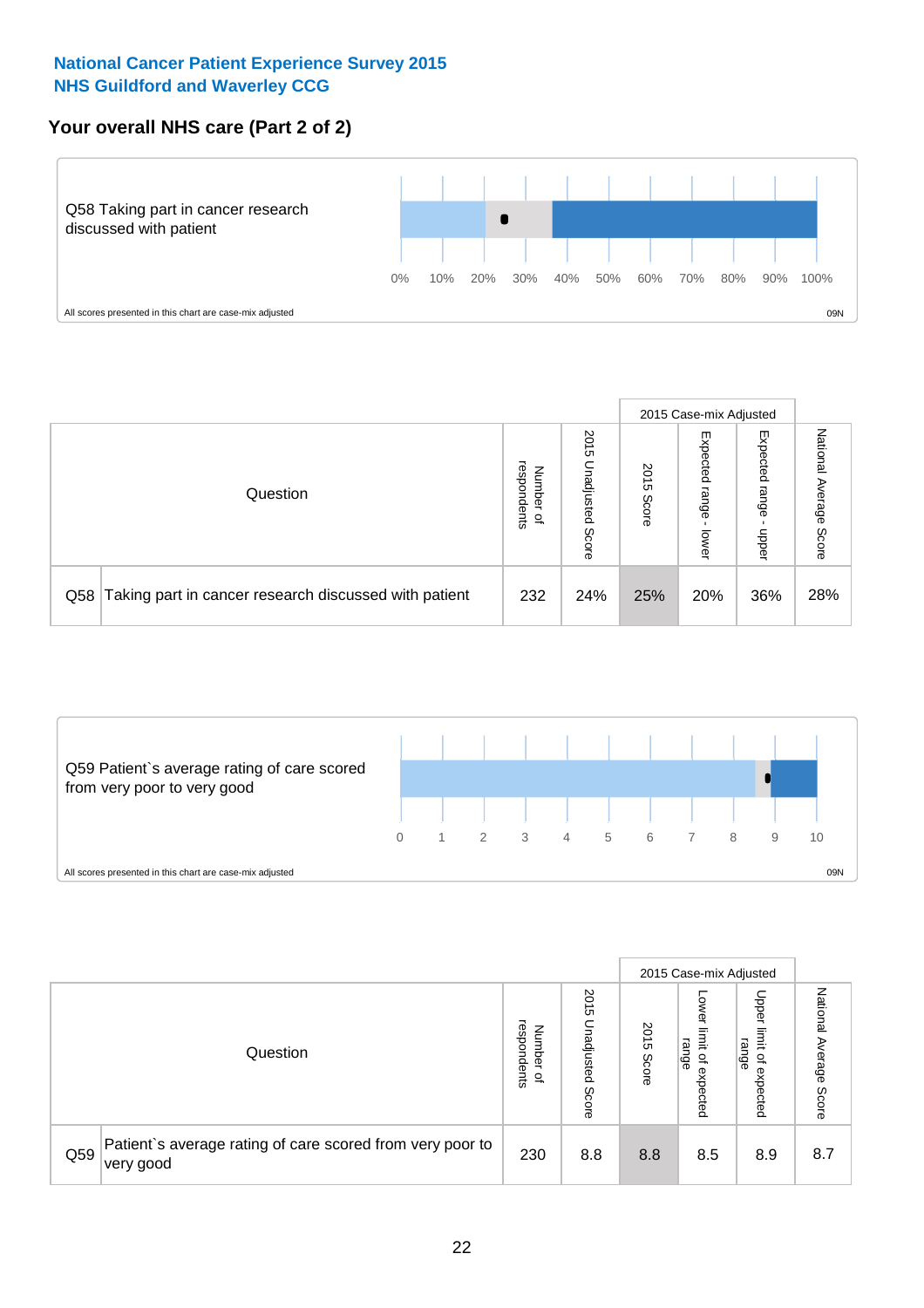### **Comparisons by tumour group for this CCG**

The following tables show the unadjusted CCG and the national percentage scores for each question broken down by tumour group. Where a cell in the table contains an asterisk this indicates that the number of patients in that group was below 21 and too small to display. Where a cell in the table contains "n.a." this indicates that there were no respondents for that tumour group.

### **Seeing your GP**

|                      | Q1. Saw GP once /<br>had to go to hospital | twice before being told | Q2. Patient thought<br>they were seen as<br>soon as necessary |                 |  |
|----------------------|--------------------------------------------|-------------------------|---------------------------------------------------------------|-----------------|--|
| <b>Cancer type</b>   | This CCG <sup>\$</sup>                     | <b>National</b>         | This CCG <sup>\$</sup>                                        | <b>National</b> |  |
| Brain / CNS          | n.a.                                       | 60%                     | n.a.                                                          | 77%             |  |
| <b>Breast</b>        | $\star$                                    | 93%                     | 85%                                                           | 88%             |  |
| Colorectal / LGT     | 82%                                        | 72%                     | 88%                                                           | 80%             |  |
| Gynaecological       | $\star$                                    | 75%                     | $\star$                                                       | 78%             |  |
| Haematological       | 65%                                        | 64%                     | 67%                                                           | 80%             |  |
| <b>Head and Neck</b> | $\star$                                    | 77%                     | $\star$                                                       | 79%             |  |
| Lung                 | $\star$                                    | 69%                     | $\star$                                                       | 83%             |  |
| Prostate             | $\star$                                    | 79%                     | 80%                                                           | 85%             |  |
| Sarcoma              | $\star$                                    | 64%                     | $\star$                                                       | 69%             |  |
| <b>Skin</b>          | $\star$                                    | 91%                     | $\star$                                                       | 87%             |  |
| <b>Upper Gastro</b>  | $\star$                                    | 70%                     | $\star$                                                       | 78%             |  |
| Urological           | $\star$                                    | 81%                     | $\star$                                                       | 84%             |  |
| Other                | $\star$                                    | 70%                     | 68%                                                           | 78%             |  |
| <b>All Cancers</b>   | 75%                                        | 76%                     | 77%                                                           | 82%             |  |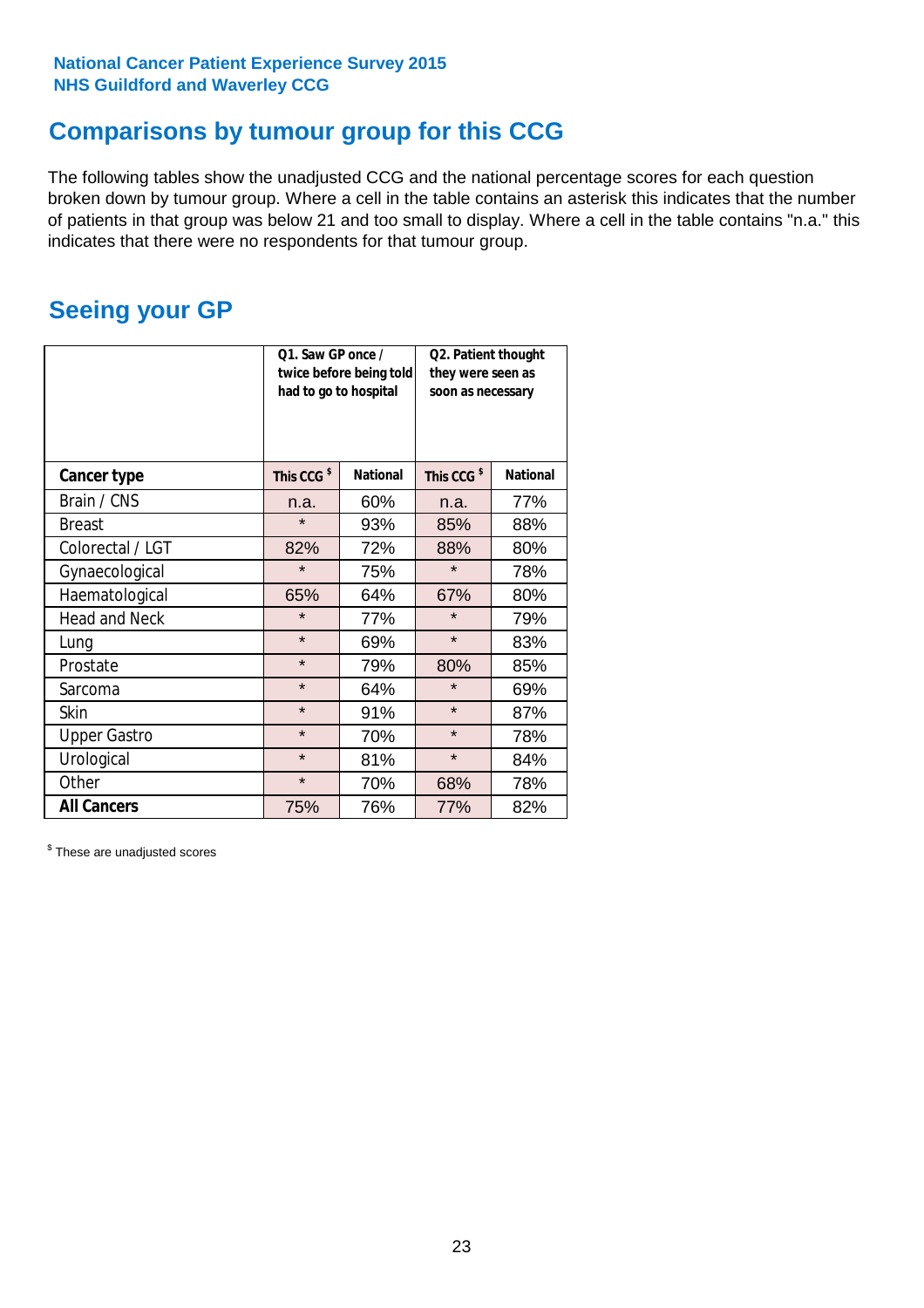# **Diagnostic tests**

|                      | be done was about<br>right | Q6. The length of time<br>waiting for the test to | Q7. Given complete<br>explanation of test<br>results in<br>understandable way |                 |  |
|----------------------|----------------------------|---------------------------------------------------|-------------------------------------------------------------------------------|-----------------|--|
| <b>Cancer type</b>   | This CCG <sup>\$</sup>     | <b>National</b>                                   | This CCG <sup>\$</sup>                                                        | <b>National</b> |  |
| Brain / CNS          | n.a.                       | 87%                                               | n.a.                                                                          | 69%             |  |
| <b>Breast</b>        | 91%                        | 90%                                               | 91%                                                                           | 82%             |  |
| Colorectal / LGT     | 97%                        | 86%                                               | 93%                                                                           | 81%             |  |
| Gynaecological       | $\star$                    | 84%                                               | $\star$                                                                       | 76%             |  |
| Haematological       | 83%                        | 87%                                               | 75%                                                                           | 76%             |  |
| <b>Head and Neck</b> | $\star$                    | 84%                                               | $\star$                                                                       | 77%             |  |
| Lung                 | $\star$                    | 87%                                               | $\star$                                                                       | 78%             |  |
| Prostate             | 71%                        | 85%                                               | 75%                                                                           | 79%             |  |
| Sarcoma              | $\star$                    | 81%                                               | $\star$                                                                       | 77%             |  |
| Skin                 | $\star$                    | 89%                                               | $\star$                                                                       | 85%             |  |
| <b>Upper Gastro</b>  | $\star$                    | 83%                                               | $\star$                                                                       | 77%             |  |
| Urological           | $\star$                    | 85%                                               | $\star$                                                                       | 78%             |  |
| Other                | 86%                        | 85%                                               | 73%                                                                           | 76%             |  |
| <b>All Cancers</b>   | 84%                        | 87%                                               | 84%                                                                           | 79%             |  |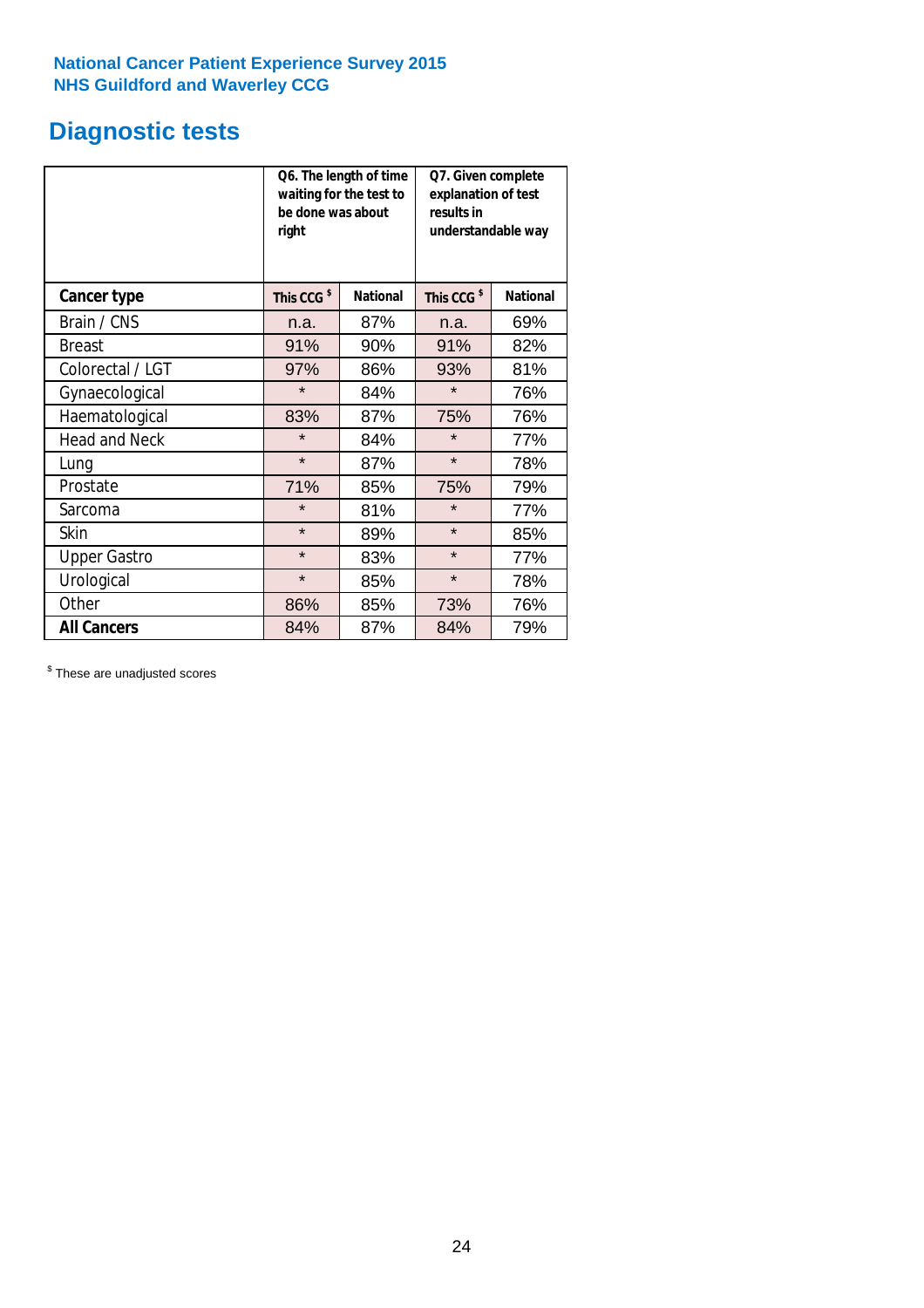### **Finding out what was wrong with you**

|                      | Q8. Patient told they<br>could bring a family<br>member or friend<br>when first told they<br>had cancer |                 | Q9. Patient felt they<br>were told sensitively<br>that they had cancer |                 | Q10. Patient<br>completely understood<br>the explanation of<br>what was wrong |                 | Q11. Patient given<br>easy to understand<br>written information<br>about the type of<br>cancer they had |                 |
|----------------------|---------------------------------------------------------------------------------------------------------|-----------------|------------------------------------------------------------------------|-----------------|-------------------------------------------------------------------------------|-----------------|---------------------------------------------------------------------------------------------------------|-----------------|
| Cancer type          | This CCG <sup>\$</sup>                                                                                  | <b>National</b> | This CCG <sup>\$</sup>                                                 | <b>National</b> | This CCG <sup>\$</sup>                                                        | <b>National</b> | This CCG <sup>\$</sup>                                                                                  | <b>National</b> |
| Brain / CNS          | n.a.                                                                                                    | 85%             | n.a.                                                                   | 79%             | n.a.                                                                          | 60%             | n.a.                                                                                                    | 62%             |
| <b>Breast</b>        | 86%                                                                                                     | 83%             | 100%                                                                   | 88%             | 85%                                                                           | 78%             | 91%                                                                                                     | 76%             |
| Colorectal / LGT     | 81%                                                                                                     | 83%             | 91%                                                                    | 85%             | 88%                                                                           | 79%             | 90%                                                                                                     | 71%             |
| Gynaecological       | $\star$                                                                                                 | 75%             | $\star$                                                                | 83%             | $\star$                                                                       | 73%             | $\star$                                                                                                 | 69%             |
| Haematological       | 50%                                                                                                     | 75%             | 78%                                                                    | 83%             | 63%                                                                           | 60%             | 75%                                                                                                     | 74%             |
| <b>Head and Neck</b> | $\star$                                                                                                 | 73%             | $\star$                                                                | 85%             | $\star$                                                                       | 75%             | $\star$                                                                                                 | 61%             |
| Lung                 | $\star$                                                                                                 | 80%             | $\star$                                                                | 83%             | $\star$                                                                       | 75%             | $\star$                                                                                                 | 66%             |
| Prostate             | 62%                                                                                                     | 80%             | 93%                                                                    | 84%             | 85%                                                                           | 78%             | 70%                                                                                                     | 80%             |
| Sarcoma              | $\star$                                                                                                 | 77%             | $\star$                                                                | 82%             | $\star$                                                                       | 63%             | $\star$                                                                                                 | 61%             |
| Skin                 | $\star$                                                                                                 | 71%             | $\star$                                                                | 90%             | $\star$                                                                       | 83%             | $\star$                                                                                                 | 84%             |
| <b>Upper Gastro</b>  | $\star$                                                                                                 | 79%             | $\star$                                                                | 79%             | $\star$                                                                       | 72%             | $\star$                                                                                                 | 64%             |
| Urological           | $\star$                                                                                                 | 74%             | $\star$                                                                | 82%             | $\star$                                                                       | 76%             | $\star$                                                                                                 | 71%             |
| Other                | 81%                                                                                                     | 77%             | 78%                                                                    | 82%             | 74%                                                                           | 72%             | 68%                                                                                                     | 61%             |
| <b>All Cancers</b>   | 67%                                                                                                     | 79%             | 83%                                                                    | 84%             | 80%                                                                           | 73%             | 79%                                                                                                     | 72%             |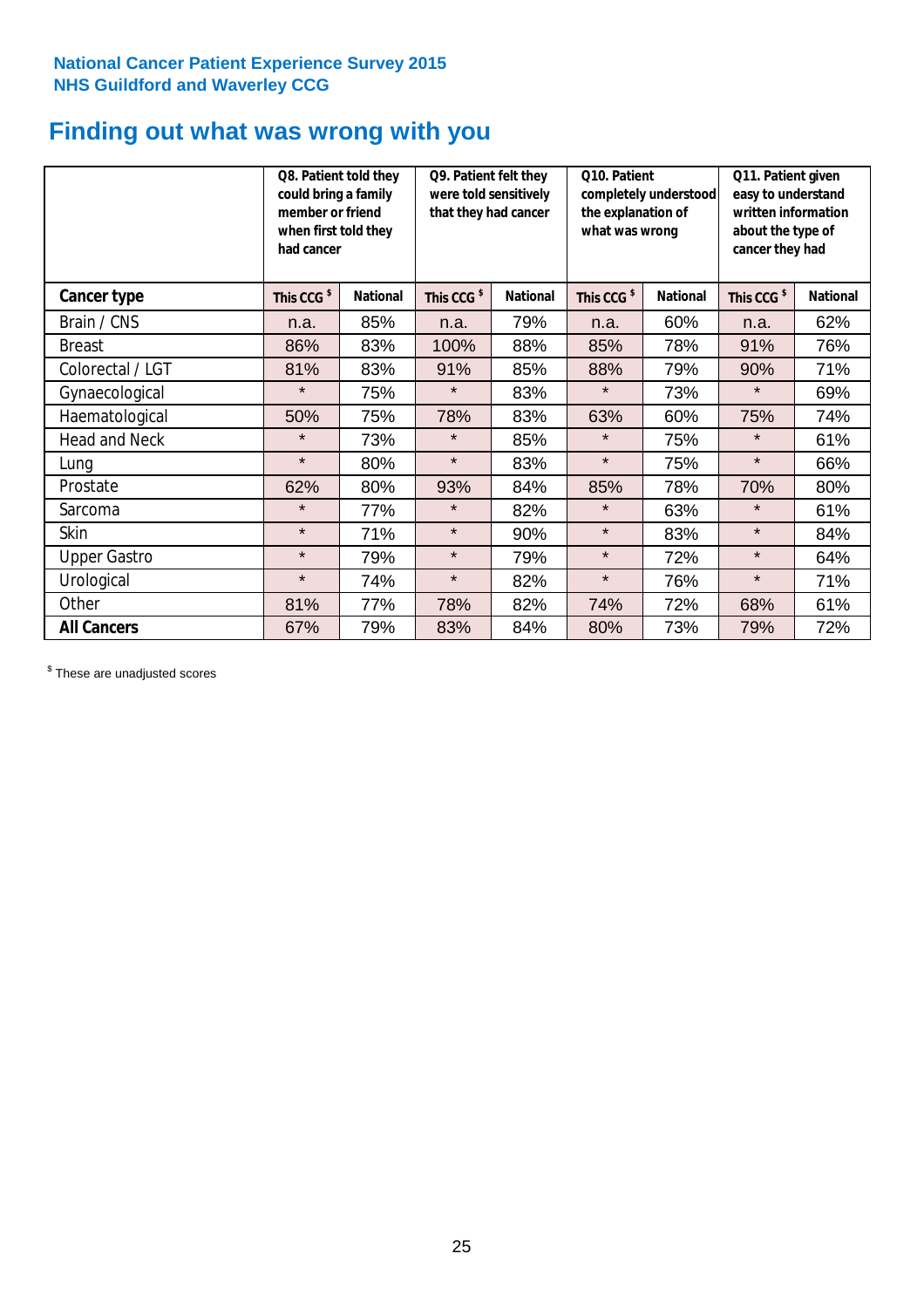### **Deciding the best treatment for you**

|                      | 012. Patient felt that<br>treatment options<br>were completely<br>explained |                 | 013. Possible side<br>understandable way | effects explained in an | Q14. Patient given<br>practical advice and<br>support in dealing with<br>side effects of<br>treatment |                 |  |
|----------------------|-----------------------------------------------------------------------------|-----------------|------------------------------------------|-------------------------|-------------------------------------------------------------------------------------------------------|-----------------|--|
| <b>Cancer type</b>   | This CCG <sup>\$</sup>                                                      | <b>National</b> | This CCG <sup>\$</sup>                   | <b>National</b>         | This CCG <sup>\$</sup>                                                                                | <b>National</b> |  |
| Brain / CNS          | n.a.                                                                        | 80%             | n.a.                                     | 71%                     | n.a.                                                                                                  | 62%             |  |
| <b>Breast</b>        | 95%                                                                         | 84%             | 75%                                      | 76%                     | 63%                                                                                                   | 69%             |  |
| Colorectal / LGT     | 97%                                                                         | 85%             | 77%                                      | 75%                     | 74%                                                                                                   | 68%             |  |
| Gynaecological       | $\star$                                                                     | 84%             | $\star$                                  | 76%                     | $\star$                                                                                               | 68%             |  |
| Haematological       | 77%                                                                         | 81%             | 80%                                      | 69%                     | 63%                                                                                                   | 65%             |  |
| <b>Head and Neck</b> | $\star$                                                                     | 85%             | $\star$                                  | 72%                     | $\star$                                                                                               | 67%             |  |
| Lung                 | $\star$                                                                     | 84%             | $\star$                                  | 74%                     | $\star$                                                                                               | 69%             |  |
| Prostate             | 80%                                                                         | 80%             | 65%                                      | 71%                     | 52%                                                                                                   | 61%             |  |
| Sarcoma              | $\star$                                                                     | 82%             | $\star$                                  | 75%                     | $\star$                                                                                               | 66%             |  |
| Skin                 | $\star$                                                                     | 88%             | $\star$                                  | 75%                     | $\star$                                                                                               | 74%             |  |
| <b>Upper Gastro</b>  | $\star$                                                                     | 83%             | $\star$                                  | 72%                     | $\star$                                                                                               | 66%             |  |
| Urological           | $\star$                                                                     | 80%             | $\star$                                  | 69%                     | $\star$                                                                                               | 61%             |  |
| Other                | 90%                                                                         | 80%             | 68%                                      | 72%                     | 69%                                                                                                   | 64%             |  |
| <b>All Cancers</b>   | 87%                                                                         | 83%             | 75%                                      | 73%                     | 63%                                                                                                   | 66%             |  |

|                      | in the future          | Q15. Patient definitely<br>told about side effects<br>that could affect them | Q16. Patient definitely<br>involved in decisions<br>about care and<br>treatment |                 |  |
|----------------------|------------------------|------------------------------------------------------------------------------|---------------------------------------------------------------------------------|-----------------|--|
| <b>Cancer type</b>   | This CCG <sup>\$</sup> | <b>National</b>                                                              | This CCG <sup>\$</sup>                                                          | <b>National</b> |  |
| Brain / CNS          | n.a.                   | 56%                                                                          | n.a.                                                                            | 74%             |  |
| <b>Breast</b>        | 53%                    | 55%                                                                          | 93%                                                                             | 79%             |  |
| Colorectal / LGT     | 60%                    | 56%                                                                          | 90%                                                                             | 79%             |  |
| Gynaecological       | $\star$<br>54%         |                                                                              | $\star$                                                                         | 76%             |  |
| Haematological       | 51%<br>50%             |                                                                              | 78%                                                                             | 77%             |  |
| <b>Head and Neck</b> | $\star$                | 58%                                                                          | $\star$                                                                         | 76%             |  |
| Lung                 | $\star$                | 54%                                                                          | $\star$                                                                         | 78%             |  |
| Prostate             | 69%                    | 63%                                                                          | 80%                                                                             | 79%             |  |
| Sarcoma              | $\star$                | 54%                                                                          | $\star$                                                                         | 77%             |  |
| Skin                 | $\star$                | 66%                                                                          | $\star$                                                                         | 86%             |  |
| <b>Upper Gastro</b>  | $\star$                | 53%                                                                          | $\star$                                                                         | 77%             |  |
| Urological           | $\star$                | 52%                                                                          | $\star$                                                                         | 75%             |  |
| Other                | 56%                    | 51%                                                                          | 85%                                                                             | 75%             |  |
| <b>All Cancers</b>   | 57%                    | 54%                                                                          | 83%                                                                             | 78%             |  |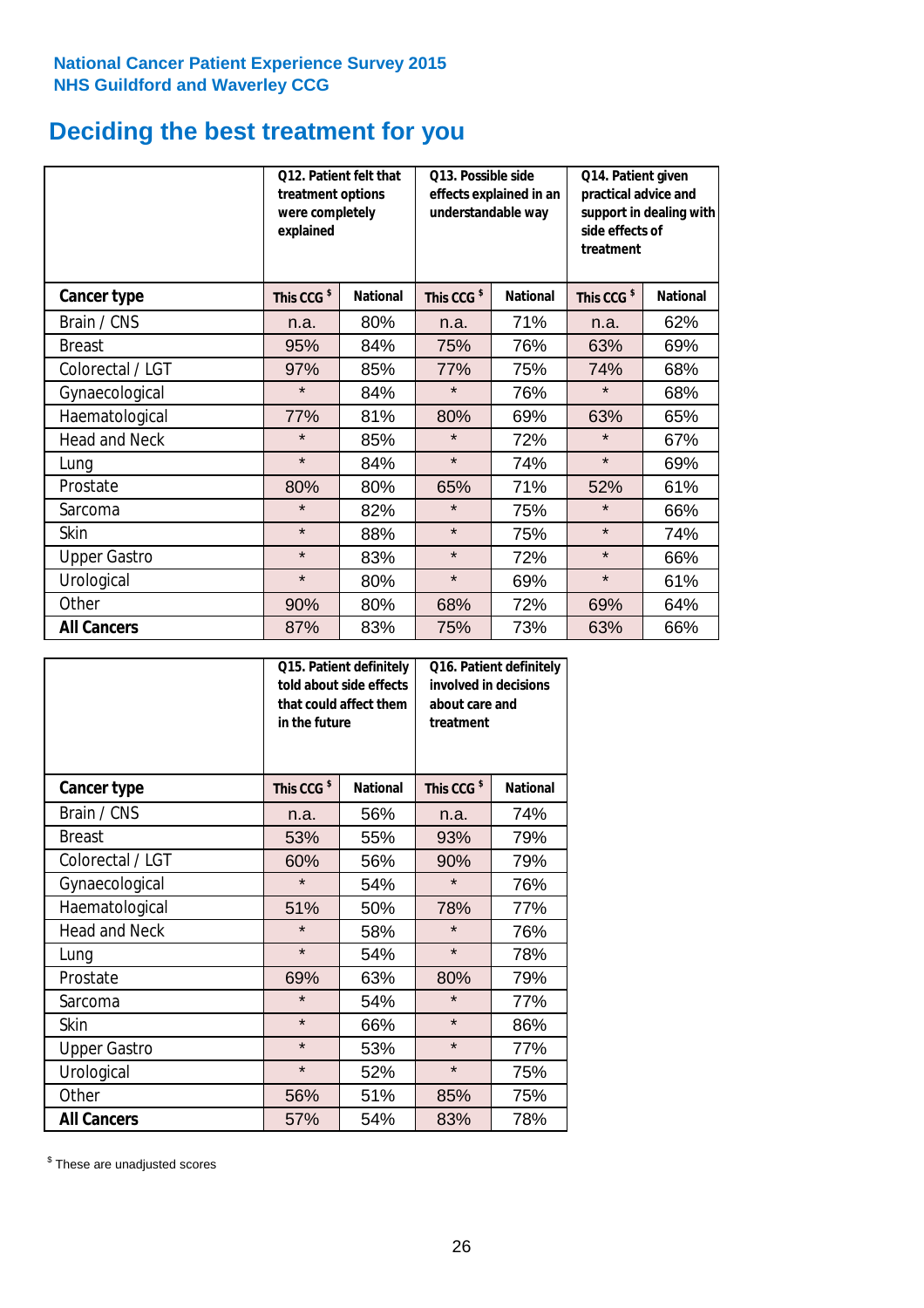# **Clinical Nurse Specialist**

|                     | would support them<br>through their<br>treatment | Q17. Patient given the<br>name of the CNS who | Q18. Patient found it<br>easy to contact their<br><b>CNS</b> |     | <b>Q19. Get</b><br>understandable<br>answers to important<br>questions all or most<br>of the time |                 |
|---------------------|--------------------------------------------------|-----------------------------------------------|--------------------------------------------------------------|-----|---------------------------------------------------------------------------------------------------|-----------------|
| <b>Cancer type</b>  | This CCG <sup>\$</sup>                           | <b>National</b>                               | This CCG <sup>\$</sup><br><b>National</b>                    |     | This CCG <sup>\$</sup>                                                                            | <b>National</b> |
| Brain / CNS         | n.a.                                             | 95%                                           | n.a.                                                         | 84% | n.a.                                                                                              | 85%             |
| <b>Breast</b>       | 98%                                              | 94%                                           | 89%                                                          | 85% | 89%                                                                                               | 88%             |
| Colorectal / LGT    | 100%                                             | 91%                                           | 96%                                                          | 88% | 97%                                                                                               | 90%             |
| Gynaecological      | $\star$                                          | 93%                                           | $\star$<br>86%                                               |     | $\star$                                                                                           | 87%             |
| Haematological      | 90%                                              | 89%                                           | 91%                                                          | 89% | 97%                                                                                               | 90%             |
| Head and Neck       | $\star$                                          | 88%                                           | $\star$                                                      | 86% | $\star$                                                                                           | 88%             |
| Lung                | $\star$                                          | 93%                                           | $\star$                                                      | 89% | $\star$                                                                                           | 89%             |
| Prostate            | 81%                                              | 89%                                           | $\star$                                                      | 83% | $\star$                                                                                           | 88%             |
| Sarcoma             | $\star$                                          | 87%                                           | $\star$                                                      | 86% | $\star$                                                                                           | 88%             |
| Skin                | $\star$                                          | 88%                                           | $\star$                                                      | 90% | $\star$                                                                                           | 92%             |
| <b>Upper Gastro</b> | $\star$                                          | 92%                                           | $\star$                                                      | 87% | $\star$                                                                                           | 88%             |
| Urological          | $\star$                                          | 80%                                           | $\star$                                                      | 85% | $\star$                                                                                           | 88%             |
| Other               | 88%                                              | 86%                                           | $\star$                                                      | 86% | $\star$                                                                                           | 87%             |
| <b>All Cancers</b>  | 92%                                              | 90%                                           | 92%                                                          | 87% | 95%                                                                                               | 88%             |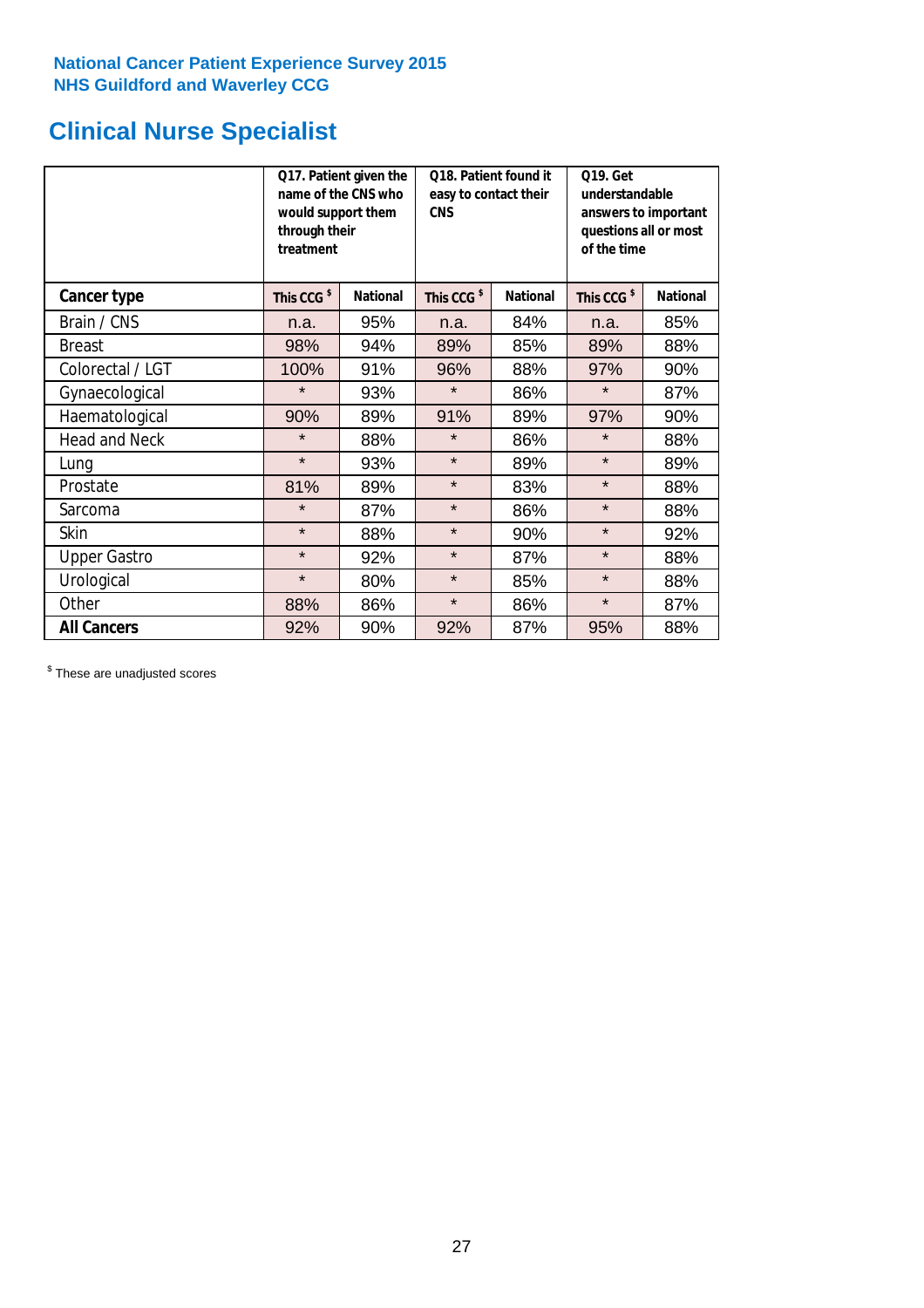# **Support for people with cancer**

|                      | Q20. Hospital staff<br>gave information<br>about support groups |                 | Q21. Hospital staff<br>gave information<br>about impact cancer<br>could have on day to<br>day activities |                 | Q22. Hospital staff<br>gave information on<br>getting financial help |                 | Q23. Hospital staff told<br>patient they could get<br>free prescriptions |                 |
|----------------------|-----------------------------------------------------------------|-----------------|----------------------------------------------------------------------------------------------------------|-----------------|----------------------------------------------------------------------|-----------------|--------------------------------------------------------------------------|-----------------|
| <b>Cancer type</b>   | This CCG <sup>\$</sup>                                          | <b>National</b> | This CCG <sup>\$</sup>                                                                                   | <b>National</b> | This CCG <sup>\$</sup>                                               | <b>National</b> | This CCG <sup>\$</sup>                                                   | <b>National</b> |
| Brain / CNS          | n.a.                                                            | 85%             | n.a.                                                                                                     | 80%             | n.a.                                                                 | 72%             | n.a.                                                                     | 79%             |
| <b>Breast</b>        | 88%                                                             | 88%             | 96%                                                                                                      | 85%             | $\star$                                                              | 60%             | $\star$                                                                  | 80%             |
| Colorectal / LGT     | 82%                                                             | 82%             | 84%                                                                                                      | 82%             | $\star$                                                              | 52%             | $\star$                                                                  | 83%             |
| Gynaecological       | $\star$                                                         | 83%             | $\star$                                                                                                  | 81%             | $\star$                                                              | 58%             | $\star$                                                                  | 76%             |
| Haematological       | 80%                                                             | 82%             | 73%                                                                                                      | 82%             | $\star$                                                              | 56%             | $\star$                                                                  | 86%             |
| <b>Head and Neck</b> | $\star$                                                         | 83%             | $\star$                                                                                                  | 80%             | $\star$                                                              | 55%             | $\star$                                                                  | 80%             |
| Lung                 | $\star$                                                         | 82%             | $\star$                                                                                                  | 80%             | $\star$                                                              | 68%             | $\star$                                                                  | 85%             |
| Prostate             | $\star$                                                         | 85%             | $\star$                                                                                                  | 81%             | $\star$                                                              | 41%             | $\star$                                                                  | 76%             |
| Sarcoma              | $\star$                                                         | 82%             | $\star$                                                                                                  | 80%             | $\star$                                                              | 57%             | $\star$                                                                  | 75%             |
| Skin                 | $\star$                                                         | 85%             | $\star$                                                                                                  | 85%             | $\star$                                                              | 51%             | $\star$                                                                  | 65%             |
| <b>Upper Gastro</b>  | $\star$                                                         | 82%             | $\star$                                                                                                  | 78%             | $\star$                                                              | 57%             | $\star$                                                                  | 83%             |
| Urological           | $\star$                                                         | 71%             | $\star$                                                                                                  | 70%             | $\star$                                                              | 33%             | $\star$                                                                  | 69%             |
| Other                | 71%                                                             | 80%             | $\star$                                                                                                  | 77%             | $\star$                                                              | 53%             | $\star$                                                                  | 79%             |
| <b>All Cancers</b>   | 80%                                                             | 83%             | 80%                                                                                                      | 81%             | 40%                                                                  | 55%             | 79%                                                                      | 80%             |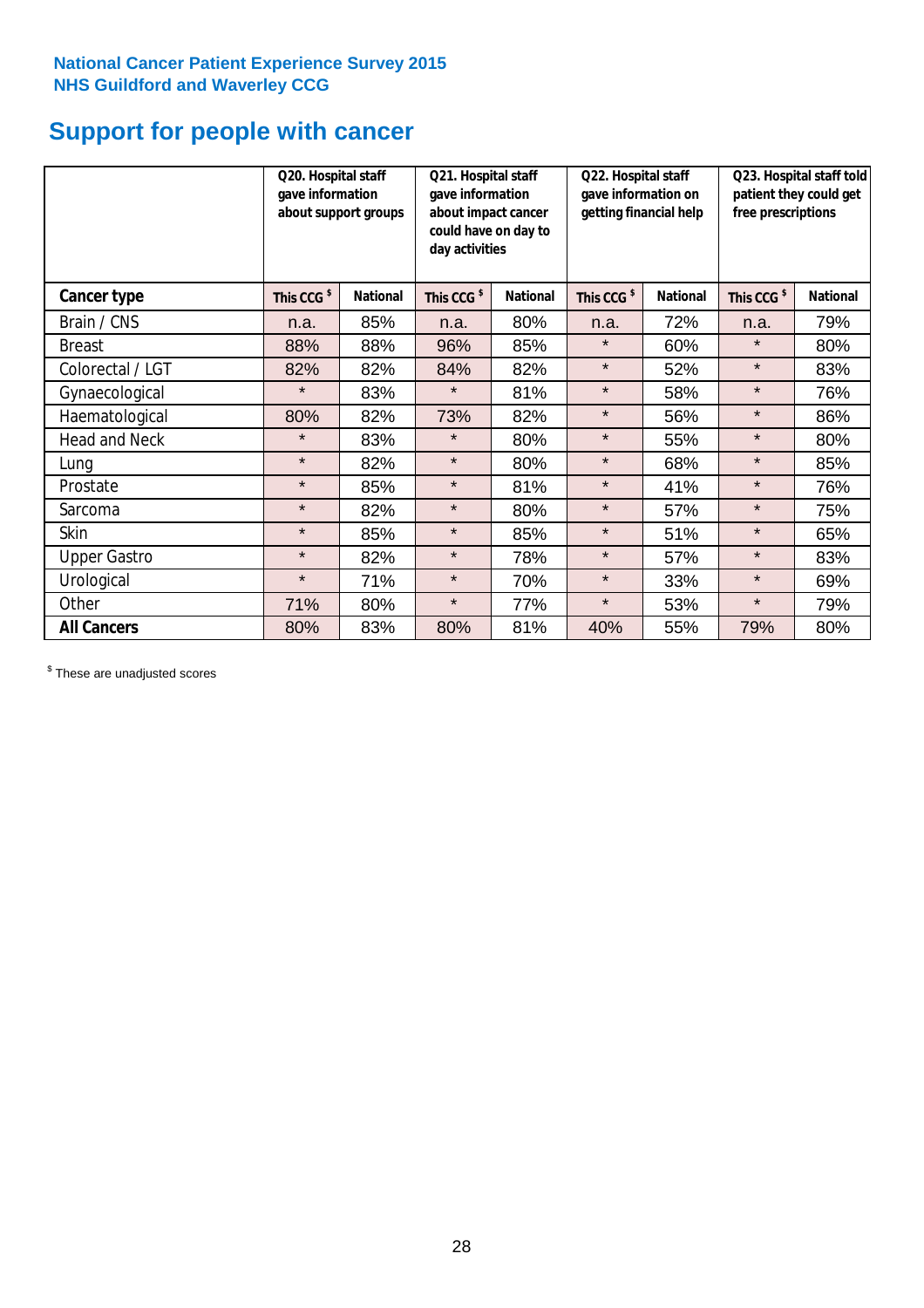# **Operations**

|                      | Q26. Staff explained<br>how operation had<br>gone in<br>understandable way |                 |  |  |  |
|----------------------|----------------------------------------------------------------------------|-----------------|--|--|--|
| <b>Cancer type</b>   | This CCG <sup>\$</sup>                                                     | <b>National</b> |  |  |  |
| Brain / CNS          | n.a.                                                                       | 75%             |  |  |  |
| <b>Breast</b>        | 90%                                                                        | 77%             |  |  |  |
| Colorectal / LGT     | 88%                                                                        | 81%             |  |  |  |
| Gynaecological       | $\star$<br>79%                                                             |                 |  |  |  |
| Haematological       | $\star$<br>75%                                                             |                 |  |  |  |
| <b>Head and Neck</b> | $\star$                                                                    | 77%             |  |  |  |
| Lung                 | $\star$                                                                    | 76%             |  |  |  |
| Prostate             | $\star$                                                                    | 76%             |  |  |  |
| Sarcoma              | $\star$                                                                    | 80%             |  |  |  |
| Skin                 | $\star$                                                                    | 84%             |  |  |  |
| <b>Upper Gastro</b>  | $\star$                                                                    | 81%             |  |  |  |
| Urological           | $\star$                                                                    | 74%             |  |  |  |
| Other                | $\star$<br>78%                                                             |                 |  |  |  |
| <b>All Cancers</b>   | 78%<br>76%                                                                 |                 |  |  |  |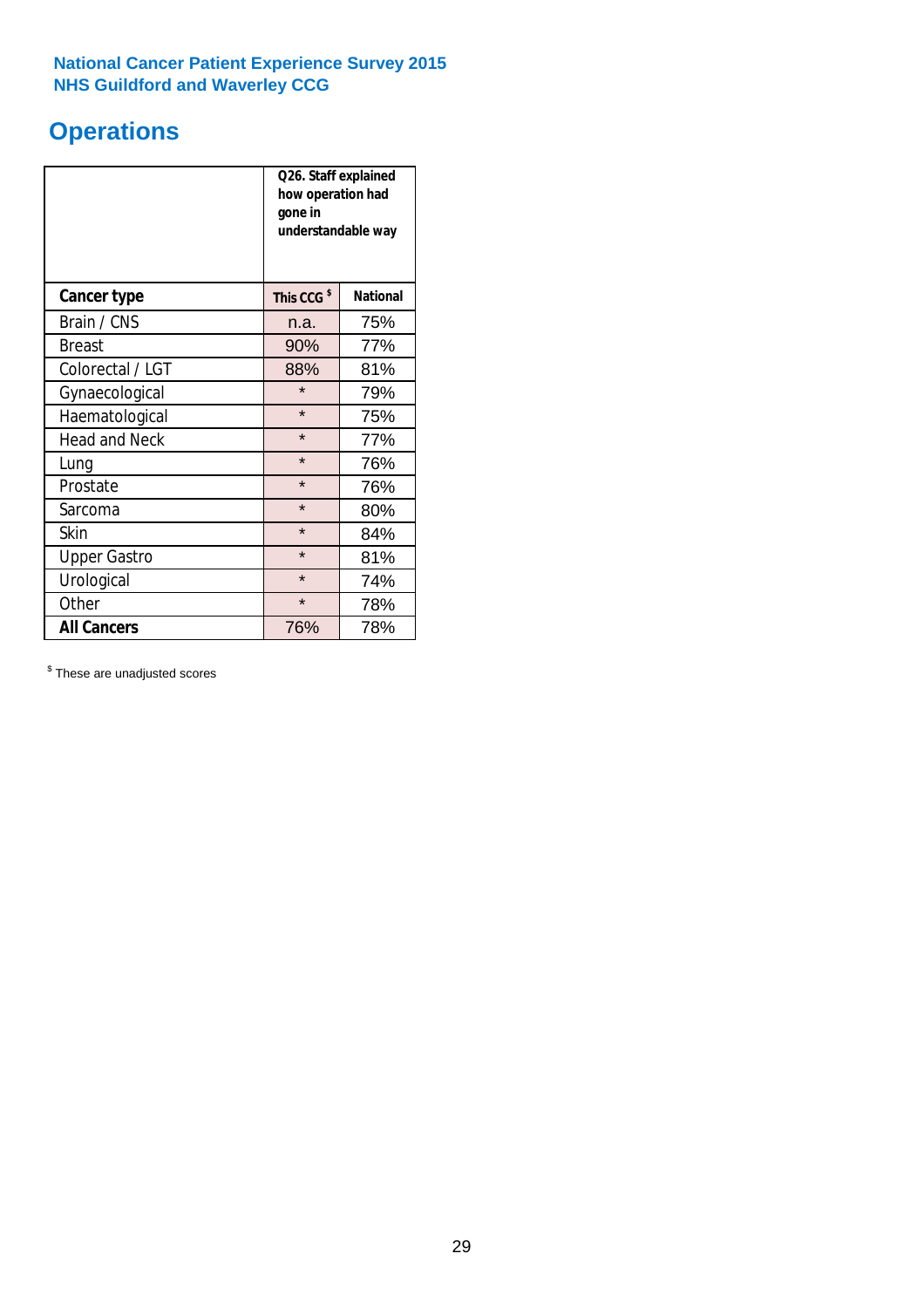# **Hospital care as an inpatient (Part 1 of 2)**

|                      | or nurses did not talk<br>they were not there | Q28. Groups of doctors<br>in front of patient as if | Q29. Patient had<br>confidence and trust in<br>all doctors treating<br>them |                 | Q30. Patient's family<br>or someone close<br>definitely had<br>opportunity to talk to<br>doctor |                 | Q31. Patient had<br>confidence and trust in I<br>all ward nurses |                 |
|----------------------|-----------------------------------------------|-----------------------------------------------------|-----------------------------------------------------------------------------|-----------------|-------------------------------------------------------------------------------------------------|-----------------|------------------------------------------------------------------|-----------------|
| Cancer type          | This CCG <sup>\$</sup>                        | <b>National</b>                                     | This CCG <sup>\$</sup>                                                      | <b>National</b> | This CCG <sup>\$</sup>                                                                          | <b>National</b> | This CCG <sup>\$</sup>                                           | <b>National</b> |
| Brain / CNS          | n.a.                                          | 68%                                                 | n.a.                                                                        | 78%             | n.a.                                                                                            | 65%             | n.a.                                                             | 67%             |
| <b>Breast</b>        | 97%                                           | 89%                                                 | 91%                                                                         | 86%             | $\star$                                                                                         | 73%             | 70%                                                              | 74%             |
| Colorectal / LGT     | 73%                                           | 75%                                                 | 100%                                                                        | 85%             | 88%                                                                                             | 72%             | 77%                                                              | 68%             |
| Gynaecological       | $\star$                                       | 84%                                                 | $\star$                                                                     | 86%             | $\star$                                                                                         | 71%             | $\star$                                                          | 69%             |
| Haematological       | $\star$                                       | 80%                                                 | $\star$                                                                     | 81%             | $\star$                                                                                         | 75%             | $\star$                                                          | 73%             |
| <b>Head and Neck</b> | $\star$                                       | 79%                                                 | $\star$                                                                     | 85%             | $\star$                                                                                         | 73%             | $\star$                                                          | 72%             |
| Lung                 | $\star$                                       | 75%                                                 | $\star$                                                                     | 82%             | $\star$                                                                                         | 71%             | $\star$                                                          | 73%             |
| Prostate             | 90%                                           | 84%                                                 | 86%                                                                         | 87%             | $\star$                                                                                         | 72%             | 81%                                                              | 75%             |
| Sarcoma              | $\star$                                       | 82%                                                 | $\star$                                                                     | 85%             | $\star$                                                                                         | 75%             | $\star$                                                          | 70%             |
| Skin                 | $\star$                                       | 85%                                                 | $\star$                                                                     | 90%             | $\star$                                                                                         | 79%             | $\star$                                                          | 84%             |
| <b>Upper Gastro</b>  | $\star$                                       | 75%                                                 | $\star$                                                                     | 83%             | $\star$                                                                                         | 72%             | $\star$                                                          | 70%             |
| Urological           | $\star$                                       | 80%                                                 | $\star$                                                                     | 84%             | $\star$                                                                                         | 67%             | $\star$                                                          | 75%             |
| Other                | $\star$                                       | 79%                                                 | $\star$                                                                     | 79%             | $\star$                                                                                         | 70%             | $\star$                                                          | 69%             |
| <b>All Cancers</b>   | 87%                                           | 81%                                                 | 90%                                                                         | 84%             | 84%                                                                                             | 72%             | 75%                                                              | 72%             |

|                      | Q32. Always / nearly<br>always enough nurses<br>on duty |                 | Q33. All staff asked<br>patient what name<br>they preferred to be<br>called by |                 | Q34. Always given<br>enough privacy when<br>discussing condition or<br>treatment |                 | Q35. Patient was able<br>to discuss worries or<br>fears with staff during<br>visit |                 |
|----------------------|---------------------------------------------------------|-----------------|--------------------------------------------------------------------------------|-----------------|----------------------------------------------------------------------------------|-----------------|------------------------------------------------------------------------------------|-----------------|
| <b>Cancer type</b>   | This CCG <sup>\$</sup>                                  | <b>National</b> | This CCG <sup>\$</sup>                                                         | <b>National</b> | This CCG <sup>\$</sup>                                                           | <b>National</b> | This CCG <sup>\$</sup>                                                             | <b>National</b> |
| Brain / CNS          | n.a.                                                    | 64%             | n.a.                                                                           | 69%             | n.a.                                                                             | 80%             | n.a.                                                                               | 44%             |
| <b>Breast</b>        | 73%                                                     | 69%             | 58%                                                                            | 60%             | 91%                                                                              | 86%             | 42%                                                                                | 53%             |
| Colorectal / LGT     | 48%                                                     | 61%             | 69%                                                                            | 70%             | 78%                                                                              | 84%             | 54%                                                                                | 54%             |
| Gynaecological       | $\star$                                                 | 65%             | $\star$                                                                        | 63%             | $\star$                                                                          | 82%             | $\star$                                                                            | 50%             |
| Haematological       | $\star$                                                 | 63%             | $\star$                                                                        | 67%             | $\star$                                                                          | 86%             | $\star$                                                                            | 55%             |
| <b>Head and Neck</b> | $\star$                                                 | 67%             | $\star$                                                                        | 66%             | $\star$                                                                          | 85%             | $\star$                                                                            | 50%             |
| Lung                 | $\star$                                                 | 68%             | $\star$                                                                        | 71%             | $\star$                                                                          | 84%             | $\star$                                                                            | 49%             |
| Prostate             | 86%                                                     | 71%             | 81%                                                                            | 67%             | 90%                                                                              | 87%             | $\star$                                                                            | 52%             |
| Sarcoma              | $\star$                                                 | 68%             | $\star$                                                                        | 71%             | $\star$                                                                          | 87%             | $\star$                                                                            | 52%             |
| Skin                 | $\star$                                                 | 81%             | $\star$                                                                        | 67%             | $\star$                                                                          | 89%             | $\star$                                                                            | 61%             |
| <b>Upper Gastro</b>  | $\star$                                                 | 62%             | $\star$                                                                        | 75%             | $\star$                                                                          | 83%             | $\star$                                                                            | 53%             |
| Urological           | $\star$                                                 | 68%             | $\star$                                                                        | 71%             | $\star$                                                                          | 84%             | $\star$                                                                            | 46%             |
| Other                | $\star$                                                 | 62%             | $\star$                                                                        | 66%             | $\star$                                                                          | 82%             | $\star$                                                                            | 48%             |
| <b>All Cancers</b>   | 69%                                                     | 66%             | 68%                                                                            | 67%             | 87%                                                                              | 85%             | 52%                                                                                | 52%             |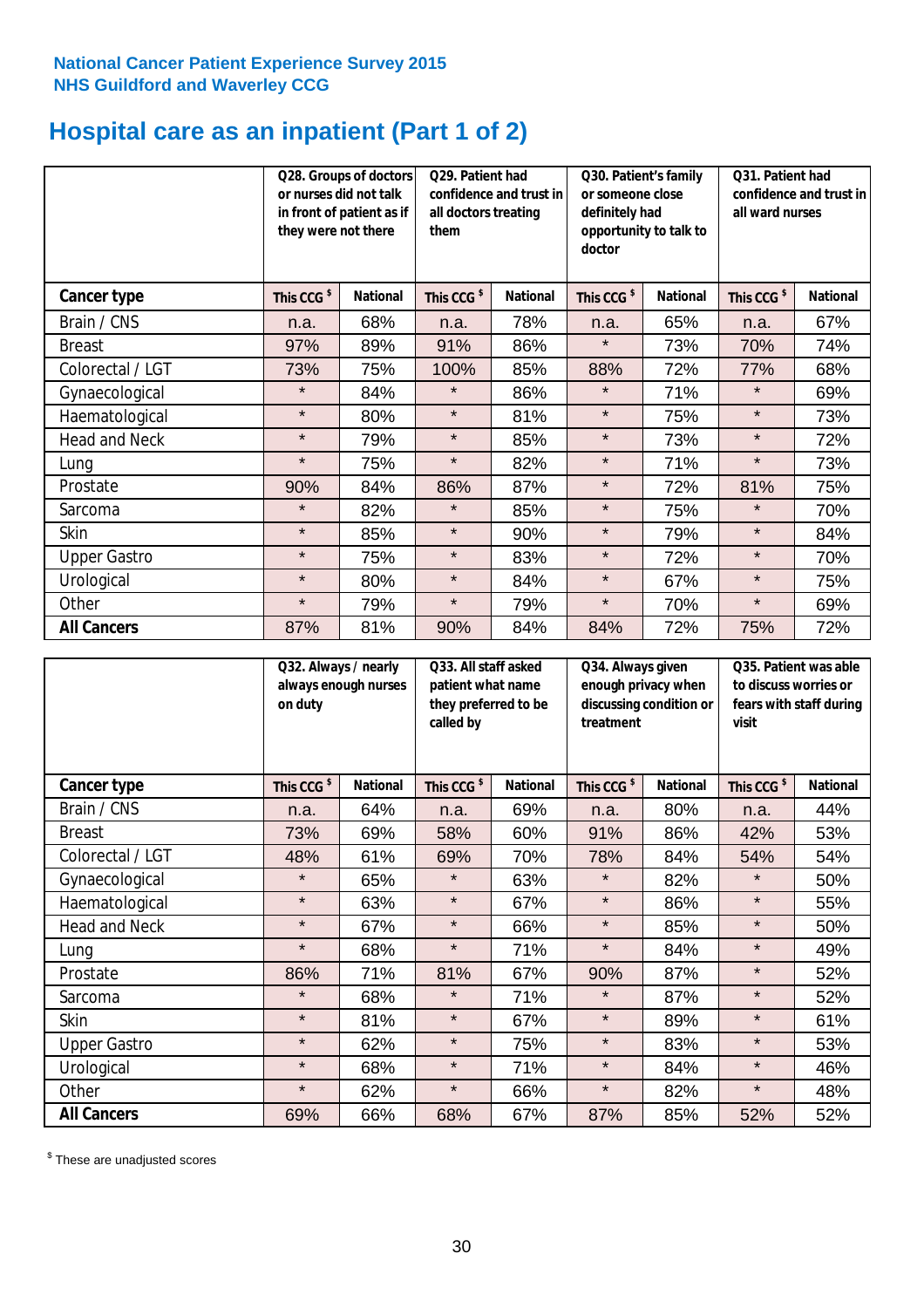# **Hospital care as an inpatient (Part 2 of 2)**

|                      | Q36. Hospital staff<br>definitely did<br>everything to help<br>control pain |                 | Q37. Always treated<br>with respect and<br>dignity by staff |                 | Q38. Given clear<br>written information<br>about what should /<br>should not do post<br>discharge |                 | Q39. Staff told patient<br>who to contact if<br>worried post discharge |                 |  |
|----------------------|-----------------------------------------------------------------------------|-----------------|-------------------------------------------------------------|-----------------|---------------------------------------------------------------------------------------------------|-----------------|------------------------------------------------------------------------|-----------------|--|
| Cancer type          | This CCG <sup>\$</sup>                                                      | <b>National</b> | This CCG <sup>\$</sup>                                      | <b>National</b> | This CCG <sup>\$</sup>                                                                            | <b>National</b> | This CCG <sup>\$</sup>                                                 | <b>National</b> |  |
| Brain / CNS          | n.a.                                                                        | 82%             | n.a.                                                        | 84%             | n.a.                                                                                              | 79%             | n.a.                                                                   | 91%             |  |
| <b>Breast</b>        | 81%                                                                         | 86%             | 91%                                                         | 88%             | 91%                                                                                               | 90%             | 100%                                                                   | 95%             |  |
| Colorectal / LGT     | 88%                                                                         | 84%             | 93%                                                         | 86%             | 100%                                                                                              | 83%             | 100%                                                                   | 94%             |  |
| Gynaecological       | $\star$                                                                     | 83%             | $\star$                                                     | 85%             | $\star$                                                                                           | 86%             | $\star$                                                                | 93%             |  |
| Haematological       | $\star$                                                                     | 84%             | $\star$                                                     | 89%             | $\star$                                                                                           | 79%             | $\star$                                                                | 95%             |  |
| <b>Head and Neck</b> | $\star$                                                                     | 84%             | $\star$                                                     | 88%             | $\star$                                                                                           | 86%             | $\star$                                                                | 92%             |  |
| Lung                 | $\star$                                                                     | 83%             | $\star$                                                     | 87%             | $\star$                                                                                           | 81%             | $\star$                                                                | 92%             |  |
| Prostate             | $\star$                                                                     | 85%             | 90%                                                         | 91%             | $\star$                                                                                           | 87%             | $\star$                                                                | 94%             |  |
| Sarcoma              | $\star$                                                                     | 86%             | $\star$                                                     | 91%             | $\star$                                                                                           | 83%             | $\star$                                                                | 94%             |  |
| Skin                 | $\star$                                                                     | 88%             | $\star$                                                     | 93%             | $\star$                                                                                           | 91%             | $\star$                                                                | 97%             |  |
| <b>Upper Gastro</b>  | $\star$                                                                     | 83%             | $\star$                                                     | 86%             | $\star$                                                                                           | 79%             | $\star$                                                                | 93%             |  |
| Urological           | $\star$                                                                     | 80%             | $\star$                                                     | 88%             | $\star$                                                                                           | 83%             | $\star$                                                                | 90%             |  |
| Other                | $\star$                                                                     | 82%             | $\star$                                                     | 85%             | $\star$                                                                                           | 80%             | $\star$                                                                | 92%             |  |
| <b>All Cancers</b>   | 89%                                                                         | 84%             | 93%                                                         | 87%             | 88%                                                                                               | 84%             | 93%                                                                    | 94%             |  |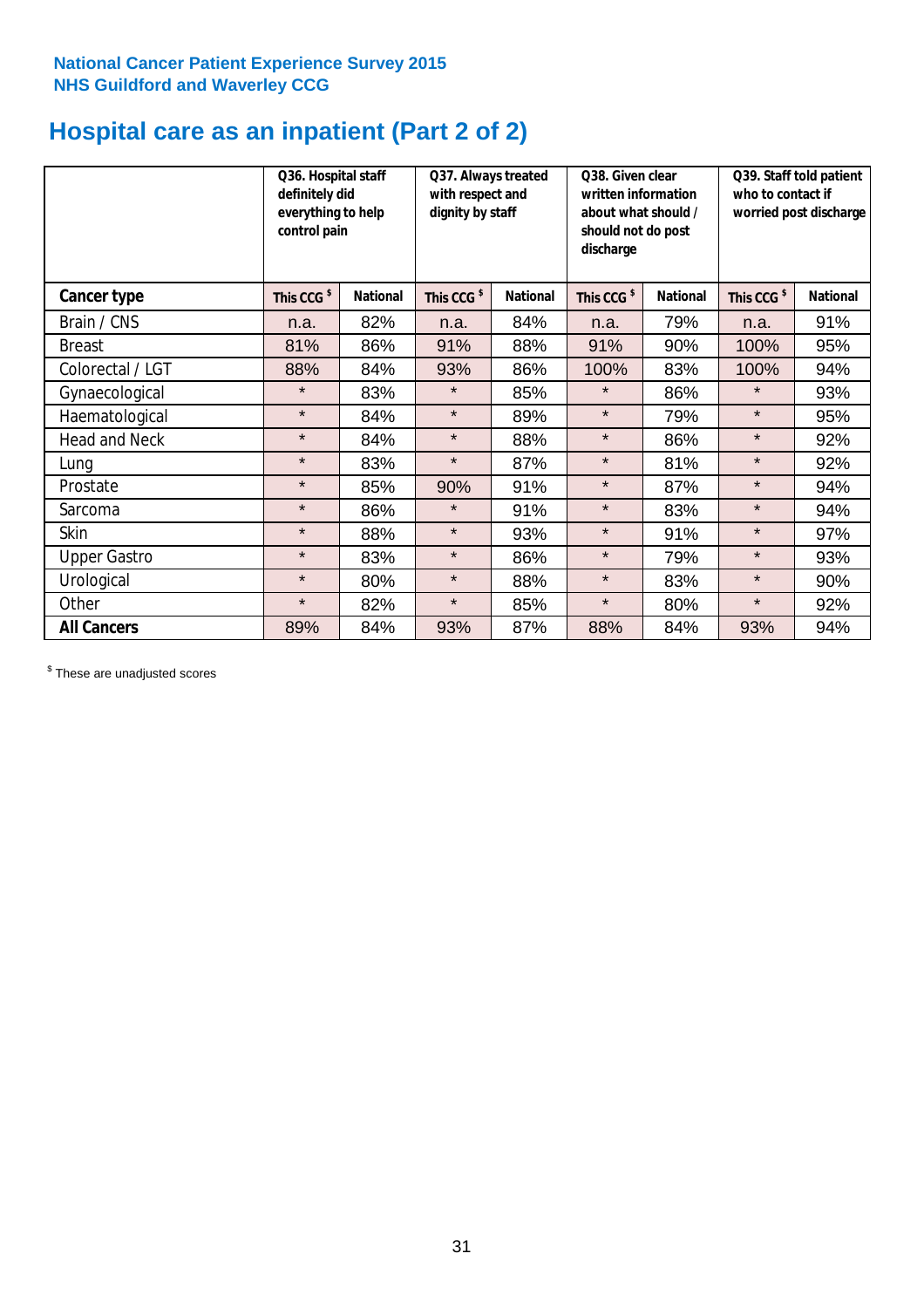# **Hospital care as a day patient / outpatient**

|                      | to discuss worries or<br>visit | Q41. Patient was able<br>fears with staff during | Q42. Doctor had the<br>right notes and other<br>documentation with<br>them |                 | Q44. Beforehand<br>patient had all<br>information needed<br>about radiotherapy<br>treatment |                 | Q45. Patient given<br>understandable<br>information about<br>whether radiotherapy<br>was working |                 |
|----------------------|--------------------------------|--------------------------------------------------|----------------------------------------------------------------------------|-----------------|---------------------------------------------------------------------------------------------|-----------------|--------------------------------------------------------------------------------------------------|-----------------|
| Cancer type          | This CCG <sup>\$</sup>         | <b>National</b>                                  | This CCG <sup>\$</sup>                                                     | <b>National</b> | This CCG <sup>\$</sup>                                                                      | <b>National</b> | This CCG <sup>\$</sup>                                                                           | <b>National</b> |
| Brain / CNS          | n.a.                           | 65%                                              | n.a.                                                                       | 94%             | n.a.                                                                                        | 85%             | n.a.                                                                                             | 52%             |
| <b>Breast</b>        | 66%                            | 70%                                              | 94%                                                                        | 95%             | 82%                                                                                         | 87%             | $\star$                                                                                          | 60%             |
| Colorectal / LGT     | 77%                            | 73%                                              | 100%                                                                       | 95%             | $\star$                                                                                     | 85%             | $\star$                                                                                          | 55%             |
| Gynaecological       | $\star$                        | 70%                                              | $\star$                                                                    | 96%             | $\star$                                                                                     | 85%             | $\star$                                                                                          | 64%             |
| Haematological       | 73%                            | 74%                                              | 95%                                                                        | 97%             | $\star$                                                                                     | 82%             | $\star$                                                                                          | 64%             |
| <b>Head and Neck</b> | $\star$                        | 69%                                              | $\star$                                                                    | 95%             | $\star$                                                                                     | 86%             | $\star$                                                                                          | 60%             |
| Lung                 | $\star$                        | 69%                                              | $\star$                                                                    | 96%             | $\star$                                                                                     | 86%             | $\star$                                                                                          | 59%             |
| Prostate             | $\star$                        | 69%                                              | $\star$                                                                    | 95%             | $\star$                                                                                     | 88%             | $\star$                                                                                          | 61%             |
| Sarcoma              | $\star$                        | 68%                                              | $\star$                                                                    | 97%             | $\star$                                                                                     | 88%             | $\star$                                                                                          | 63%             |
| Skin                 | $\star$                        | 73%                                              | $\star$                                                                    | 96%             | $\star$                                                                                     | 81%             | $\star$                                                                                          | 63%             |
| <b>Upper Gastro</b>  | $\star$                        | 68%                                              | $\star$                                                                    | 95%             | $\star$                                                                                     | 85%             | $\star$                                                                                          | 57%             |
| Urological           | $\star$                        | 65%                                              | $\star$                                                                    | 95%             | $\star$                                                                                     | 81%             | $\star$                                                                                          | 53%             |
| Other                | $\star$                        | 67%                                              | 96%                                                                        | 95%             | $\star$                                                                                     | 83%             | $\star$                                                                                          | 59%             |
| <b>All Cancers</b>   | 72%                            | 70%                                              | 96%                                                                        | 96%             | 83%                                                                                         | 86%             | 69%                                                                                              | 60%             |

|                      | Q47. Beforehand<br>patient had all<br>information needed<br>about chemotherapy<br>treatment |                 | Q48. Patient given<br>understandable<br>information about<br>whether<br>chemotherapy was<br>working |                 |  |
|----------------------|---------------------------------------------------------------------------------------------|-----------------|-----------------------------------------------------------------------------------------------------|-----------------|--|
| <b>Cancer type</b>   | This CCG <sup>\$</sup>                                                                      | <b>National</b> | This CCG <sup>\$</sup>                                                                              | <b>National</b> |  |
| Brain / CNS          | n.a.                                                                                        | 82%             | n.a.                                                                                                | 57%             |  |
| <b>Breast</b>        | $\star$                                                                                     | 83%             | $\star$                                                                                             | 62%             |  |
| Colorectal / LGT     | 86%                                                                                         | 86%             | $\star$                                                                                             | 65%             |  |
| Gynaecological       | $\star$                                                                                     | 86%             |                                                                                                     | 68%             |  |
| Haematological       | 81%<br>85%                                                                                  |                 | 78%                                                                                                 | 75%             |  |
| <b>Head and Neck</b> | $\star$                                                                                     | 80%             | $\star$                                                                                             | 52%             |  |
| Lung                 | $\star$                                                                                     | 85%             | $\star$                                                                                             | 68%             |  |
| Prostate             | $\star$                                                                                     | 83%             | $\star$                                                                                             | 69%             |  |
| Sarcoma              | $\star$                                                                                     | 82%             | $\star$                                                                                             | 70%             |  |
| Skin                 | $\star$                                                                                     | 92%             | $\star$                                                                                             | 80%             |  |
| <b>Upper Gastro</b>  | $\star$                                                                                     | 83%             | $\star$                                                                                             | 64%             |  |
| Urological           | $\star$                                                                                     | 83%             | $\star$                                                                                             | 66%             |  |
| Other                | $\star$                                                                                     | 85%             | $\star$                                                                                             | 70%             |  |
| <b>All Cancers</b>   | 82%                                                                                         | 84%             | 73%                                                                                                 | 68%             |  |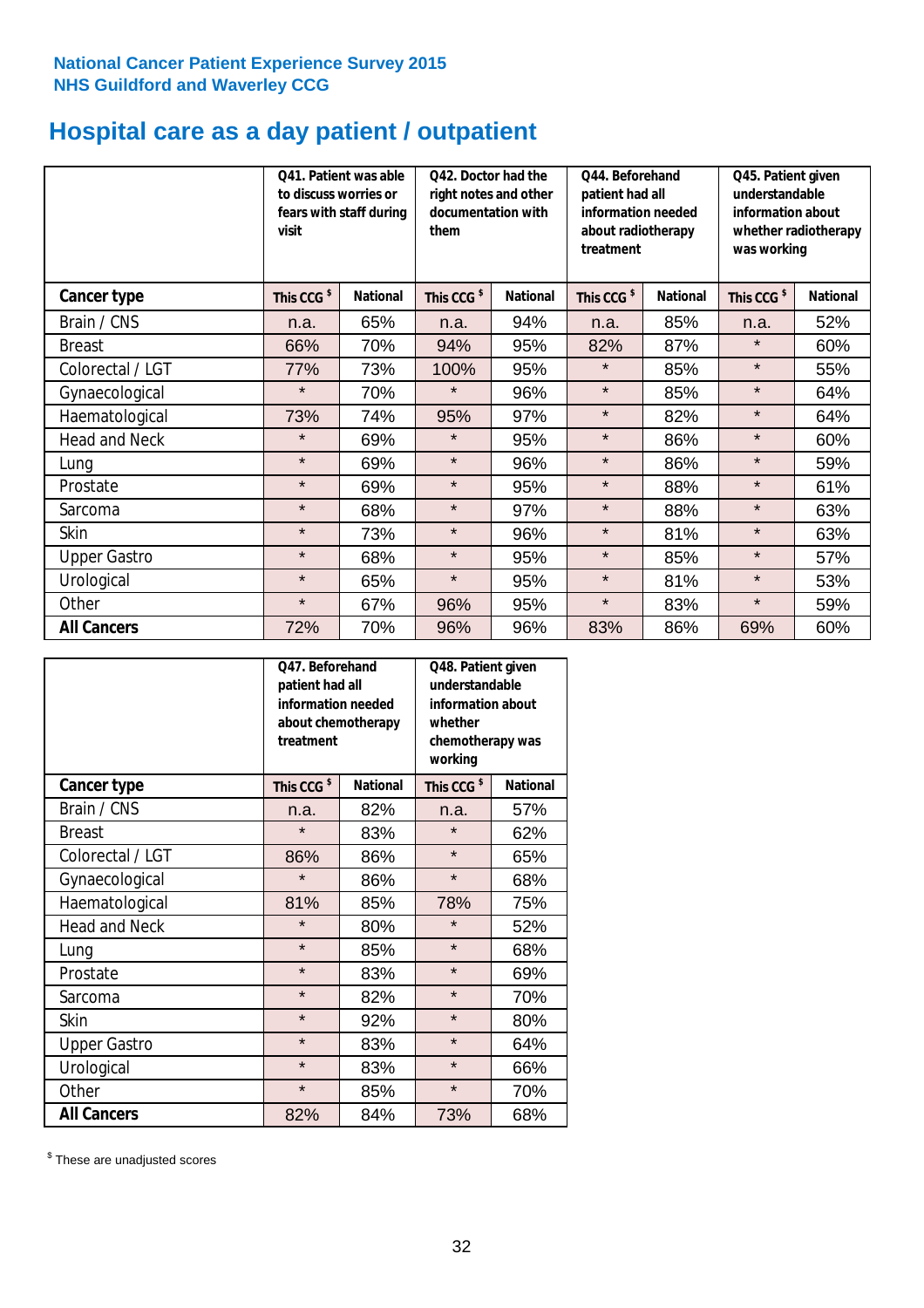### **Home care and support**

|                      | Q49. Hospital staff<br>gave family or | someone close all the<br>information needed to<br>help with care at home | Q50. Patient definitely<br>given enough support<br>from health or social<br>services during<br>treatment |                 | Q51. Patient definitely<br>given enough support<br>from health or social<br>services after<br>treatment |                 |
|----------------------|---------------------------------------|--------------------------------------------------------------------------|----------------------------------------------------------------------------------------------------------|-----------------|---------------------------------------------------------------------------------------------------------|-----------------|
| <b>Cancer type</b>   | This CCG <sup>\$</sup>                | <b>National</b>                                                          | This CCG <sup>\$</sup>                                                                                   | <b>National</b> | This CCG <sup>\$</sup>                                                                                  | <b>National</b> |
| Brain / CNS          | n.a.                                  | 56%                                                                      | n.a.                                                                                                     | 44%             | n.a.                                                                                                    | 44%             |
| <b>Breast</b>        | 59%                                   | 57%                                                                      | $\star$                                                                                                  | 54%             | $\star$                                                                                                 | 40%             |
| Colorectal / LGT     | 59%                                   | 60%                                                                      | $\star$                                                                                                  | 62%             | $\star$                                                                                                 | 52%             |
| Gynaecological       | $\star$                               | 56%                                                                      | $\star$                                                                                                  | 52%             | $\star$                                                                                                 | 42%             |
| Haematological       | 53%                                   | 60%                                                                      | $\star$                                                                                                  | 52%             | $\star$                                                                                                 | 43%             |
| <b>Head and Neck</b> | $\star$                               | 59%                                                                      | $\star$                                                                                                  | 53%             | $\star$                                                                                                 | 50%             |
| Lung                 | $\star$                               | 57%                                                                      | $\star$                                                                                                  | 52%             | $\star$                                                                                                 | 42%             |
| Prostate             | $\star$                               | 55%                                                                      | $\star$                                                                                                  | 47%             | $\star$                                                                                                 | 43%             |
| Sarcoma              | $\star$                               | 59%                                                                      | $\star$                                                                                                  | 58%             | $\star$                                                                                                 | 53%             |
| Skin                 | $\star$                               | 67%                                                                      | $\star$                                                                                                  | 58%             | $\star$                                                                                                 | 61%             |
| <b>Upper Gastro</b>  | $\star$                               | 59%                                                                      | $\star$                                                                                                  | 54%             | $\star$                                                                                                 | 45%             |
| Urological           | $\star$                               | 55%                                                                      | $\star$                                                                                                  | 47%             | $\star$                                                                                                 | 44%             |
| Other                | 45%                                   | 54%                                                                      | $\star$                                                                                                  | 55%             | $\star$                                                                                                 | 48%             |
| <b>All Cancers</b>   | 54%                                   | 58%                                                                      | 51%                                                                                                      | 54%             | 44%                                                                                                     | 45%             |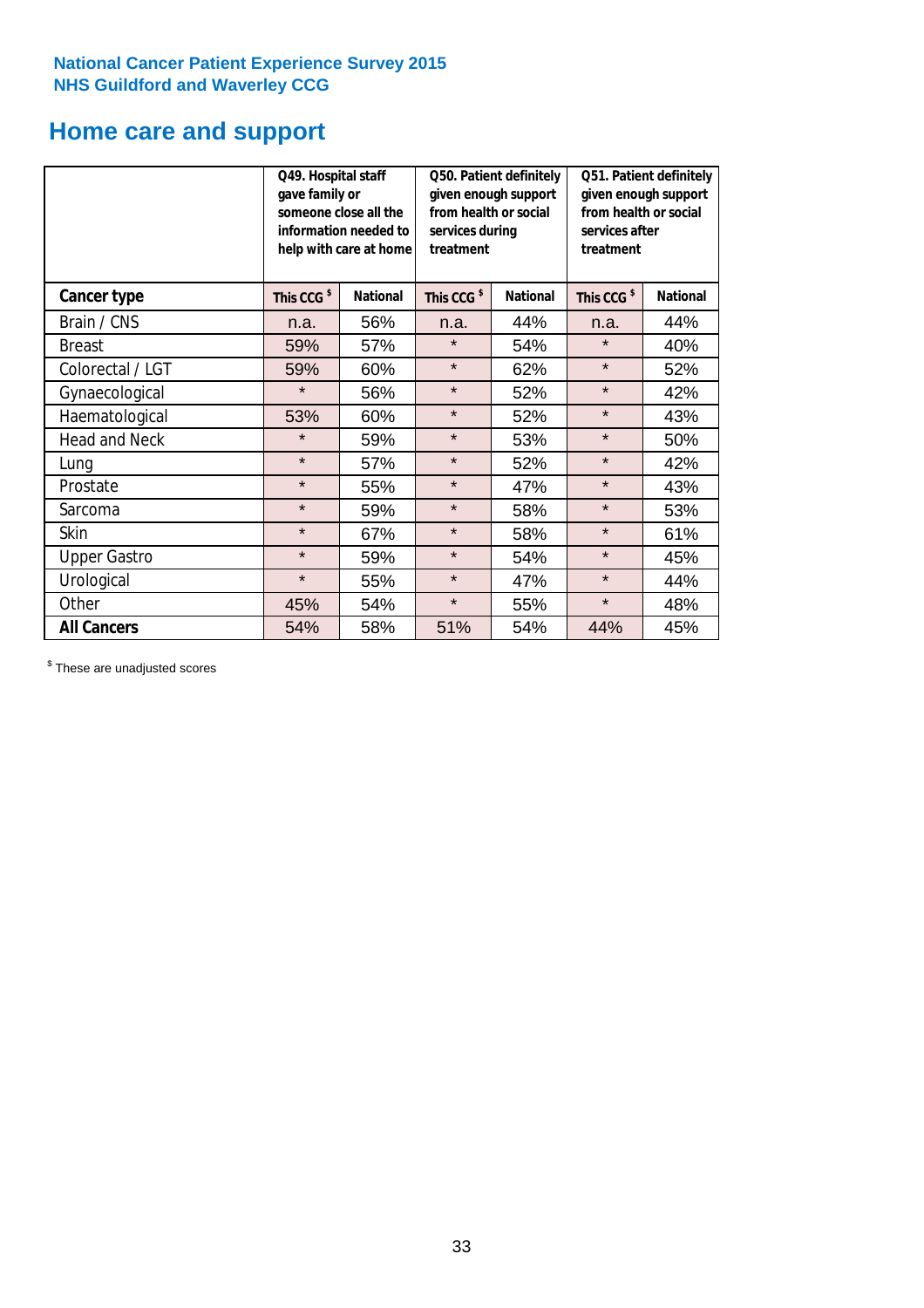# **Care from your general practice**

|                      | information about<br>treatment | Q52. GP given enough<br>patient's condition and | O53. Practice staff<br>definitely did<br>everything they could<br>to support patient |                 |  |
|----------------------|--------------------------------|-------------------------------------------------|--------------------------------------------------------------------------------------|-----------------|--|
| <b>Cancer type</b>   | This CCG <sup>\$</sup>         | <b>National</b>                                 | This CCG <sup>\$</sup>                                                               | <b>National</b> |  |
| Brain / CNS          | n.a.                           | 94%                                             | n.a.                                                                                 | 59%             |  |
| <b>Breast</b>        | 97%                            | 96%                                             | 62%                                                                                  | 63%             |  |
| Colorectal / LGT     | 97%                            | 95%                                             | 59%                                                                                  | 63%             |  |
| Gynaecological       | $\star$<br>95%                 |                                                 | $\star$                                                                              | 59%             |  |
| Haematological       | 95%                            | 96%                                             | 77%                                                                                  | 61%             |  |
| <b>Head and Neck</b> | $\star$                        | 93%                                             | $\star$                                                                              | 60%             |  |
| Lung                 | $\star$                        | 95%                                             | $\star$                                                                              | 62%             |  |
| Prostate             | 96%                            | 95%                                             | $\star$                                                                              | 67%             |  |
| Sarcoma              | $\star$                        | 97%                                             | $\star$                                                                              | 65%             |  |
| Skin                 | $\star$                        | 97%                                             | $\star$                                                                              | 71%             |  |
| <b>Upper Gastro</b>  | $\star$                        | 94%                                             | $\star$                                                                              | 62%             |  |
| Urological           | $\star$                        | 95%                                             | $\star$                                                                              | 64%             |  |
| Other                | 100%                           | 95%                                             | 71%                                                                                  | 61%             |  |
| <b>All Cancers</b>   | 97%                            | 95%                                             | 68%                                                                                  | 63%             |  |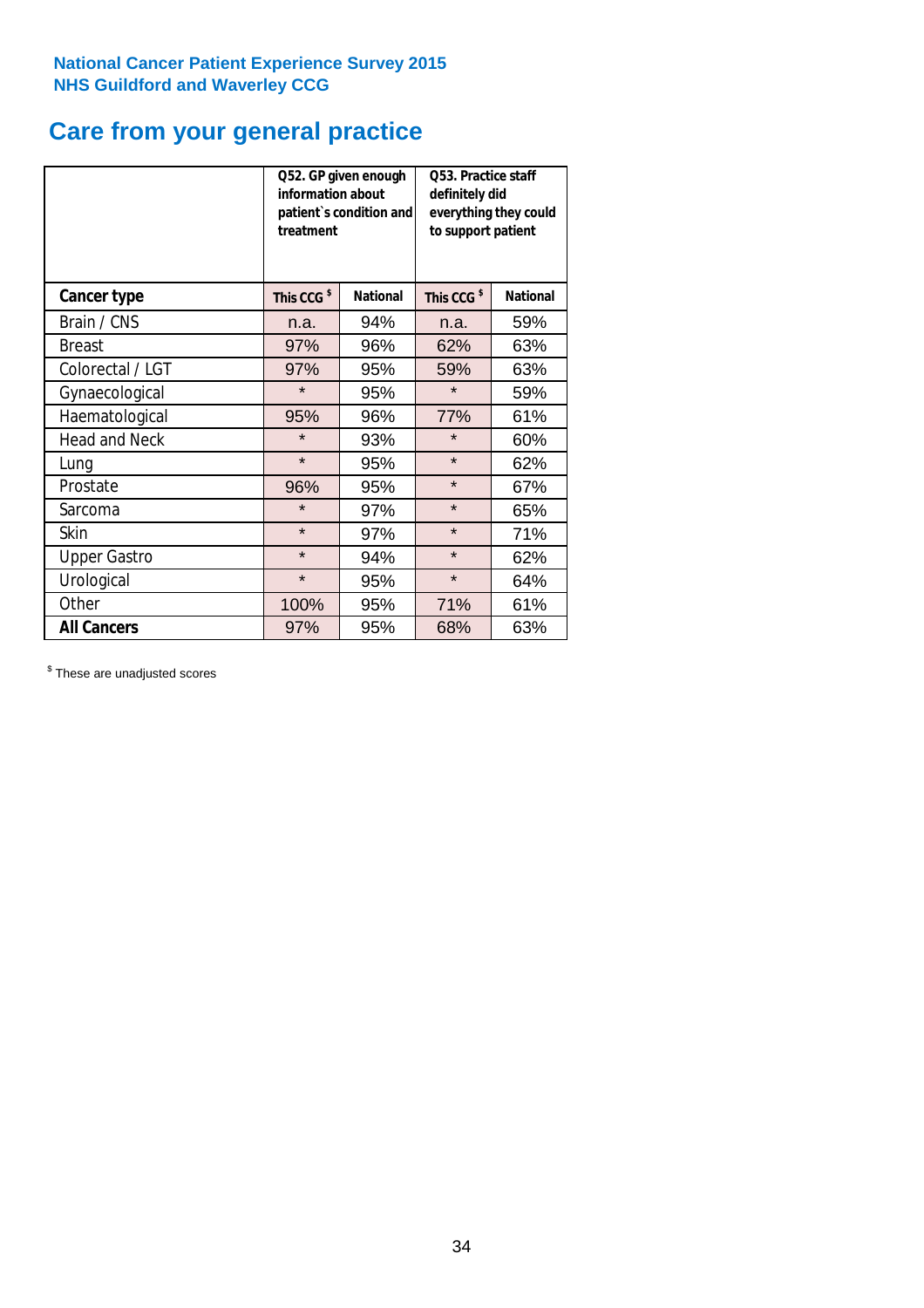### **Your overall NHS care**

|                      | Q54. Hospital and<br>community staff<br>always worked well<br>together | Q55. Patient given a<br>care plan |                        |                 | Q56. Overall the<br>administration of the<br>care was very good /<br>qood |                 | Q57. Length of time for<br>attending clinics and<br>appointments was<br>right |                 |
|----------------------|------------------------------------------------------------------------|-----------------------------------|------------------------|-----------------|---------------------------------------------------------------------------|-----------------|-------------------------------------------------------------------------------|-----------------|
| <b>Cancer type</b>   | This CCG <sup>\$</sup>                                                 | <b>National</b>                   | This CCG <sup>\$</sup> | <b>National</b> | This CCG <sup>\$</sup>                                                    | <b>National</b> | This CCG <sup>\$</sup>                                                        | <b>National</b> |
| Brain / CNS          | n.a.                                                                   | 45%                               | n.a.                   | 29%             | n.a.                                                                      | 84%             | n.a.                                                                          | 60%             |
| <b>Breast</b>        | 54%                                                                    | 60%                               | 36%                    | 35%             | 93%                                                                       | 90%             | 51%                                                                           | 64%             |
| Colorectal / LGT     | 57%                                                                    | 60%                               | 31%                    | 36%             | 97%                                                                       | 88%             | 74%                                                                           | 68%             |
| Gynaecological       | $\star$                                                                | 58%                               | $\star$                | 29%             | $\star$                                                                   | 89%             | $\star$                                                                       | 66%             |
| Haematological       | 61%                                                                    | 63%                               | 36%                    | 33%             | 83%                                                                       | 92%             | 61%                                                                           | 62%             |
| <b>Head and Neck</b> | $\star$                                                                | 58%                               | $\star$                | 34%             | $\star$                                                                   | 89%             | $\star$                                                                       | 65%             |
| Lung                 | $\star$                                                                | 63%                               | $\star$                | 32%             | $\star$                                                                   | 89%             | $\star$                                                                       | 70%             |
| Prostate             | 68%                                                                    | 63%                               | 48%                    | 36%             | 78%                                                                       | 87%             | 65%                                                                           | 71%             |
| Sarcoma              | $\star$                                                                | 60%                               | $\star$                | 31%             | $\star$                                                                   | 90%             | $\star$                                                                       | 63%             |
| Skin                 | $\star$                                                                | 69%                               | $\star$                | 39%             | $\star$                                                                   | 89%             | $\star$                                                                       | 73%             |
| <b>Upper Gastro</b>  | $\star$                                                                | 58%                               | $\star$                | 36%             | $\star$                                                                   | 88%             | $\star$                                                                       | 66%             |
| Urological           | $\star$                                                                | 62%                               | $\star$                | 26%             | 81%                                                                       | 84%             | $\star$                                                                       | 73%             |
| Other                | 52%                                                                    | 56%                               | 27%                    | 29%             | 89%                                                                       | 87%             | 62%                                                                           | 61%             |
| <b>All Cancers</b>   | 58%                                                                    | 61%                               | 31%                    | 33%             | 89%                                                                       | 89%             | 66%                                                                           | 66%             |

|                      | Q58. Taking part in<br>cancer research | discussed with patient | Q59. Patient's average<br>rating of care scored<br>from very poor to very<br>good |                 |  |
|----------------------|----------------------------------------|------------------------|-----------------------------------------------------------------------------------|-----------------|--|
| <b>Cancer type</b>   | This CCG <sup>\$</sup>                 | <b>National</b>        | This CCG <sup>\$</sup>                                                            | <b>National</b> |  |
| Brain / CNS          | n.a.                                   | 32%                    | n.a.                                                                              | 8.5             |  |
| <b>Breast</b>        | 8%                                     | 28%                    | 8.9                                                                               | 8.8             |  |
| Colorectal / LGT     | 18%                                    | 22%                    | 9.2                                                                               | 8.7             |  |
| Gynaecological       | $\star$<br>27%                         |                        | $\star$                                                                           | 8.7             |  |
| Haematological       | 26%                                    | 36%                    | 8.9                                                                               | 8.8             |  |
| <b>Head and Neck</b> | $\star$                                | 21%                    | $\star$                                                                           | 8.6             |  |
| Lung                 | $\star$                                | 34%                    | $\star$                                                                           | 8.6             |  |
| Prostate             | 22%                                    | 35%                    | 8.8                                                                               | 8.6             |  |
| Sarcoma              | $\star$                                | 29%                    | $\star$                                                                           | 8.7             |  |
| <b>Skin</b>          | $\star$                                | 17%                    | $\star$                                                                           | 8.9             |  |
| <b>Upper Gastro</b>  | $\star$                                | 30%                    | $\star$                                                                           | 8.6             |  |
| Urological           | 52%                                    | 14%                    | $\star$                                                                           | 8.5             |  |
| Other                | 22%                                    | 31%                    | 8.6                                                                               | 8.6             |  |
| <b>All Cancers</b>   | 24%                                    | 28%                    | 8.8                                                                               | 8.7             |  |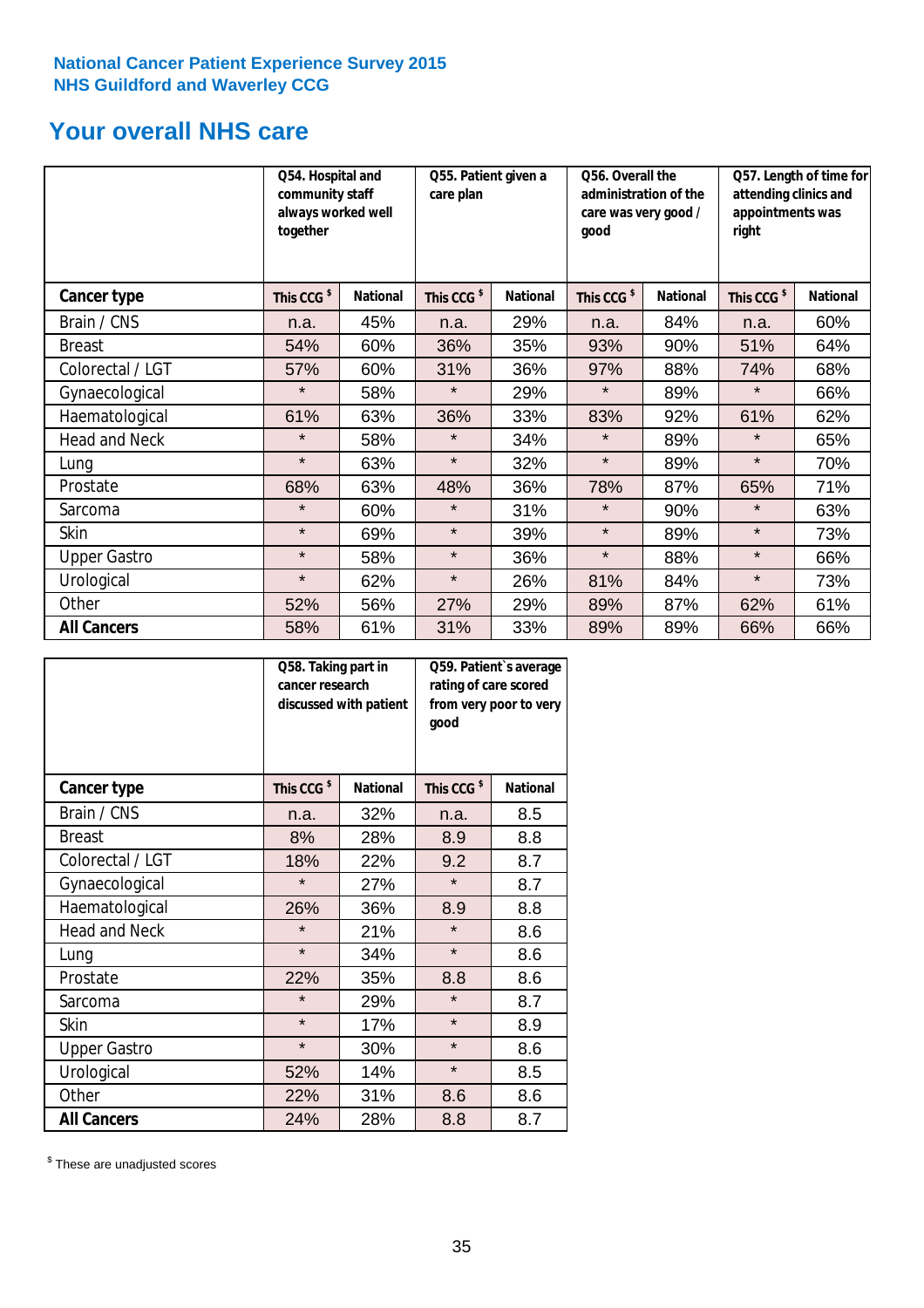### **Annex**

### **Methodology**

The sample for the survey included all adult (aged 16 and over) NHS patients, with a confirmed primary diagnosis of cancer, discharged from an NHS Trust after an inpatient episode or day case attendance for cancer related treatment in the months of April, May and June 2015.

The patients included in the sample had relevant cancer ICD10 codes (C00-99 excluding C44 and C84, and D05) in the first diagnosis field of their patient records, applied to their patient files by the relevant NHS Trust, and were alive at the point at which fieldwork commenced. Deceased checks were undertaken on up to three occasions during fieldwork, to ensure that questionnaires were not sent to patients who had died since their treatment.

Trust samples were checked rigorously for duplicates and patient lists were also de-duplicated nationally to ensure that patients did not receive multiple copies of questionnaires.

The fieldwork for the survey was undertaken between October 2015 and March 2016.

For the first time, the survey used a mixed mode methodology. Questionnaires were sent by post with two reminders where necesssary, but also included an option to complete online. A Freephone helpline was available for respondents to ask questions about the survey, to enable them to complete their questionnaires over the phone, and to provide access to a translation and interpreting facility for those whose first language was not English.

The Health Research Authority supported the survey by granting Section 251 approval.

#### **Further information**

Further information on survey methodology, as well as all of the national and local reports and data, is available at www.ncpes.co.uk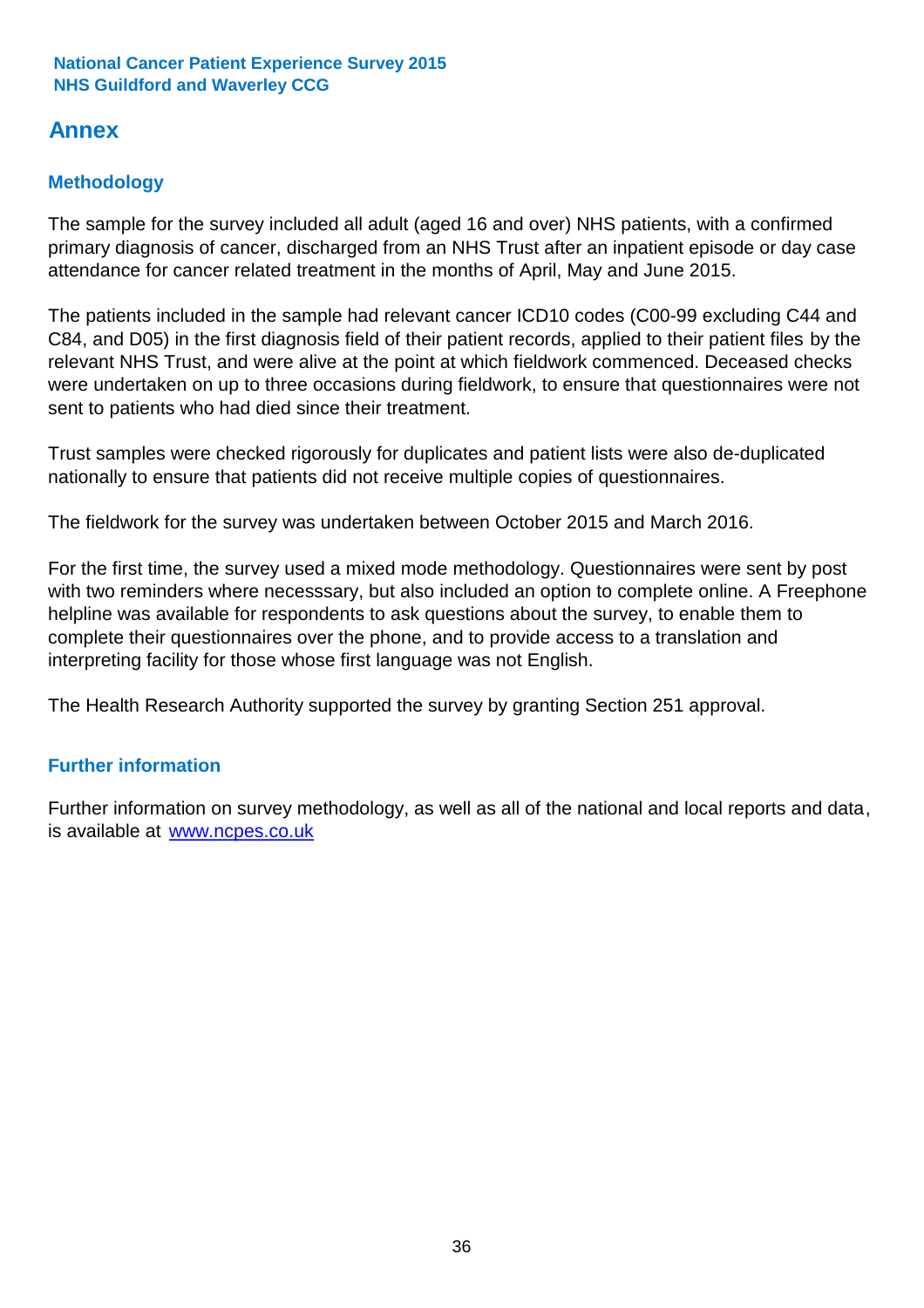#### **Redevelopment of the 2015 survey**

A number of significant changes have been made to the National Cancer Patient Experience Survey in 2015:

- the length of the questionnaire has been reduced
- response options have been reviewed and changed to make them consistent throughout the survey
- some of the questions and / or answer options have been changed so that they are now in line with questions in other patient surveys (e.g. the Care Quality Commission national patient surveys), to improve comparability between them
- the topic areas within the questionnaire have been redesigned to capture the whole patient journey.

There are 50 questions in the questionnaire that relate directly to patient experience. Of these, 14 remain unchanged from previous years; and a further 21 have been slightly amended. We draw caution in directly comparing data from the 2015 survey to the findings of the previous CPES surveys, even for identical questions. Changes in the structure of the survey instrument (questionnaire) and also the administration of the survey (calendar period and length of time from sampling to field work start and completion) may influence nationwide averages, although these features will not greatly impact on relative comparisons (e.g. between patient groups or hospitals).

The other 15 questions are either new or substantially changed from previous years.

It is expected that there will be few, if any changes, to the questionnaire going forward so we will be able to compare the results year on year. Where changes are necessary they are expected to be for methodological reasons or to improve question reliability.

Another significant change in 2015 is that an online version of the questionnaire has been developed. The online version was developed to make the questionnaire more accessible for respondents. This may have an impact on the demographic characteristics of the respondents. This may be an improvement if previously underrepresented groups have responded. However, changes to the demographics of respondents may have implications on the overall results - and again, leads us to draw caution in directly comparing results with previous years.

#### **Official Statistics**

The 2015 survey data has been published for the first time as Official Statistics. The 2015 survey data has been produced and published in line with the Code of Practice for Official Statistics.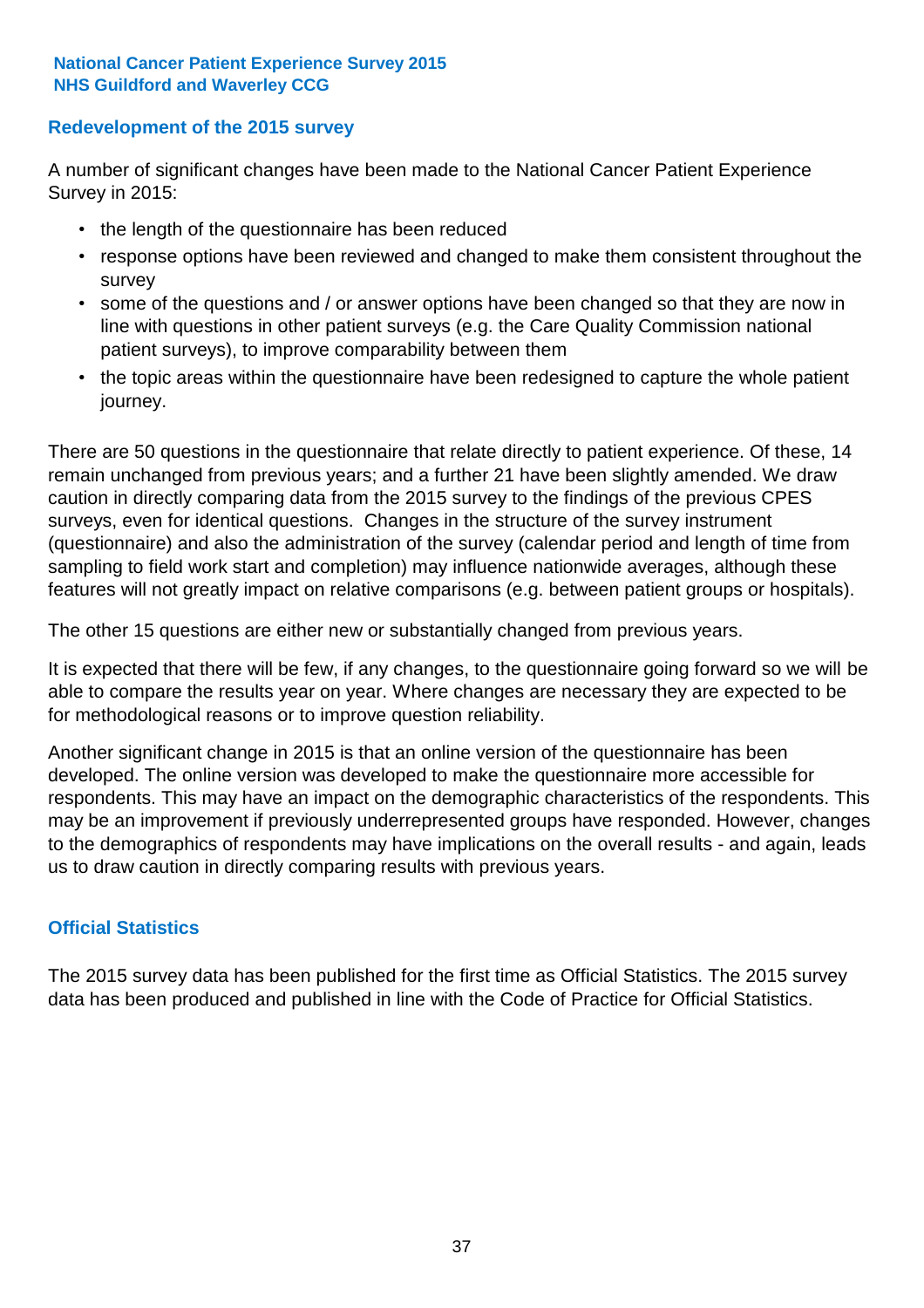#### **Scoring methodologies**

49 of the 50 questions relating directly to patient experience have been summarised as the score of the percentage of patients who reported a positive experience. For example:

- question 6 asks: "Overall, how did you feel about the length of time you had to wait for your test to be done?". Responses have been recorded as positive only for those patients who selected the first option ("It was about right")
- question 11 asks: "When you were told you had cancer, were you given written information about the type of cancer you had?". Responses have been recorded as positive only for those patients who selected the first option ("Yes, and it was easy to understand").

Where options do not provide any information on positive/negative patient experience (e.g. "Don't know / can't remember"), they are excluded from the score.

The other question (question 59) asks respondents to rate their overall care on a scale of 0 to 10. Scores have been given as an average on this scale.

A copy of the 2015 questionnaire, marked up with all of these scoring conventions, is available at www.ncpes.co.uk

Further details on the scoring methodology can be found in the technical document for the survey, available at <u>www.ncpes.co.uk</u>

#### **Case-mix adjustment**

For the first time in 2015, case-mix adjusted findings are being presented alongside unadjusted results for CCGs. Case-mix adjustment allows us to account for the impact that differing patient populations might have on results. By using the case-mix adjusted estimates we can obtain a greater understanding of how a CCG is performing given their patient population.

The factors taken into account in this case-mix adjustment are gender, age, ethnic group, deprivation, and tumour group.

For further details on case-mix adjustment, please refer to the technical document for the survey, available at www.ncpes.co.uk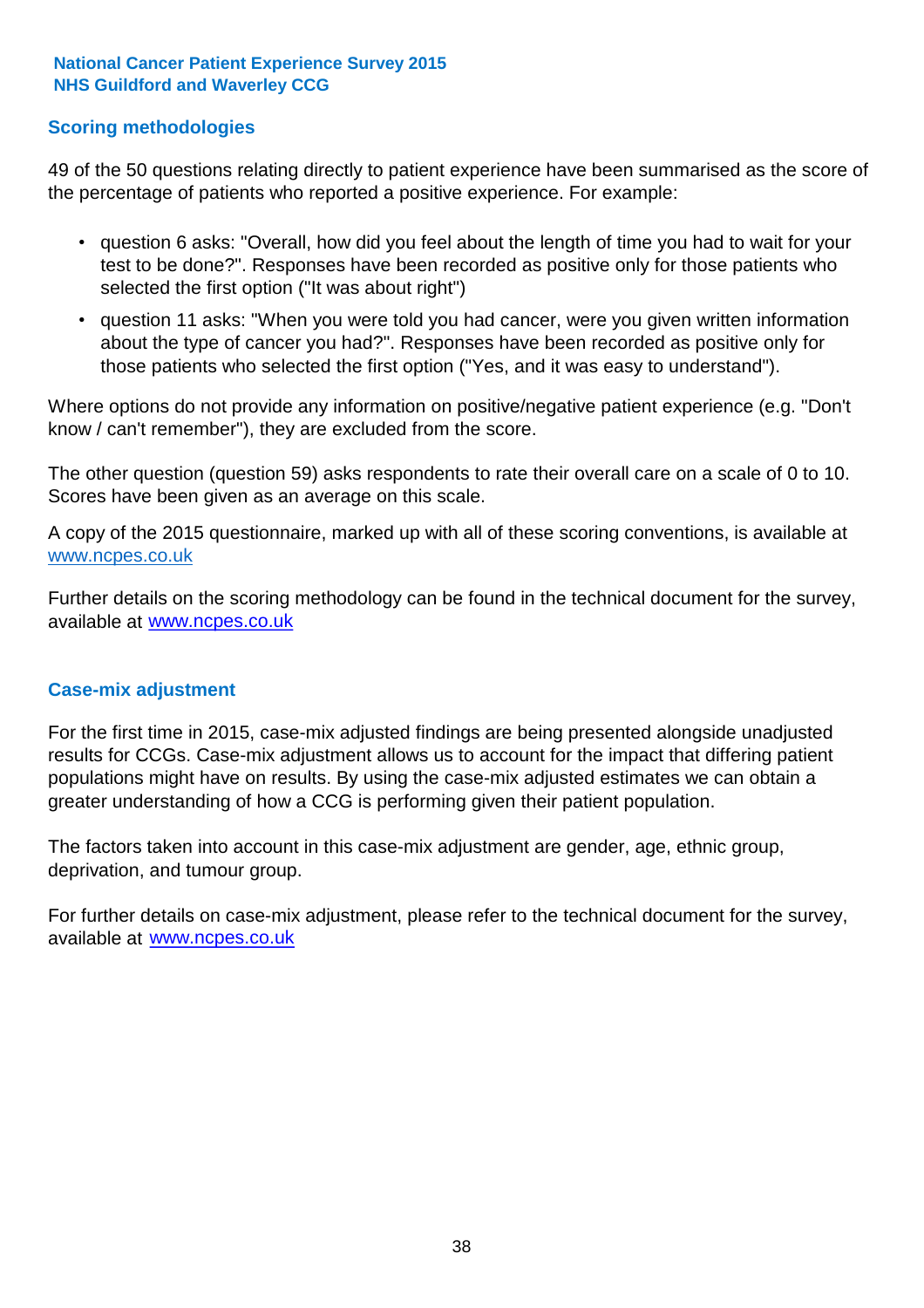#### **Response Rates**

|                 | Sample<br><b>Size</b> | <b>Excluded</b> | Adjusted<br><b>Sample</b> | <b>Not</b><br><b>Returned Refused</b> | Blank / | Completed | Response<br>Rate |
|-----------------|-----------------------|-----------------|---------------------------|---------------------------------------|---------|-----------|------------------|
| <b>National</b> | 116,991               | 8.719           | 108,272                   | 33,168                                | 3.918   | 71,186    | 66%              |
| <b>09N</b>      | 347                   | 18 <sup>l</sup> | 329                       | 81                                    |         | 241       | 73%              |

#### **Respondents by tumour group**

The tables below show the numbers of patients from each tumour group and the age and gender distribution of these patients.

| <b>Tumour Group</b>  | Number of<br>respondents* |  |  |
|----------------------|---------------------------|--|--|
| Brain / CNS          | 0                         |  |  |
| <b>Breast</b>        | 41                        |  |  |
| Gynaecological       | 12                        |  |  |
| Colorectal / LGT     | 35                        |  |  |
| Lung                 | 11                        |  |  |
| <b>Skin</b>          | 8                         |  |  |
| Haematological       | 42                        |  |  |
| <b>Upper Gastro</b>  | 15                        |  |  |
| Other                | 13                        |  |  |
| Urological           | 22                        |  |  |
| Prostate             | 27                        |  |  |
| Sarcoma              | 6                         |  |  |
| <b>Head and Neck</b> | 9                         |  |  |

*\* These figures may not match the numerator for all questions in the 'Comparisons by tumour group' section of this report, because not all questions were answered by all respondents.*

#### **Respondents by age and gender**

The questionnaire asked respondents to give their year of birth. This information has been amalgamated into 8 age bands. The age and gender distribution for the CCG was as follows:

|             | 16-24           | 25-34 | 35-44 | 45-54 | 55-64 | 65-74 | 75-84 | $85+$ | Total |
|-------------|-----------------|-------|-------|-------|-------|-------|-------|-------|-------|
| <b>Male</b> | $\sqrt{2}$<br>ັ |       |       | 9     | 29    | 37    | 31    |       | 116   |
| Female      |                 |       |       | 14    | 29    | 40    | 24    |       | 125   |
| Total       | ⌒               |       |       | 23    | 58    |       | 55    | 14    | 241   |